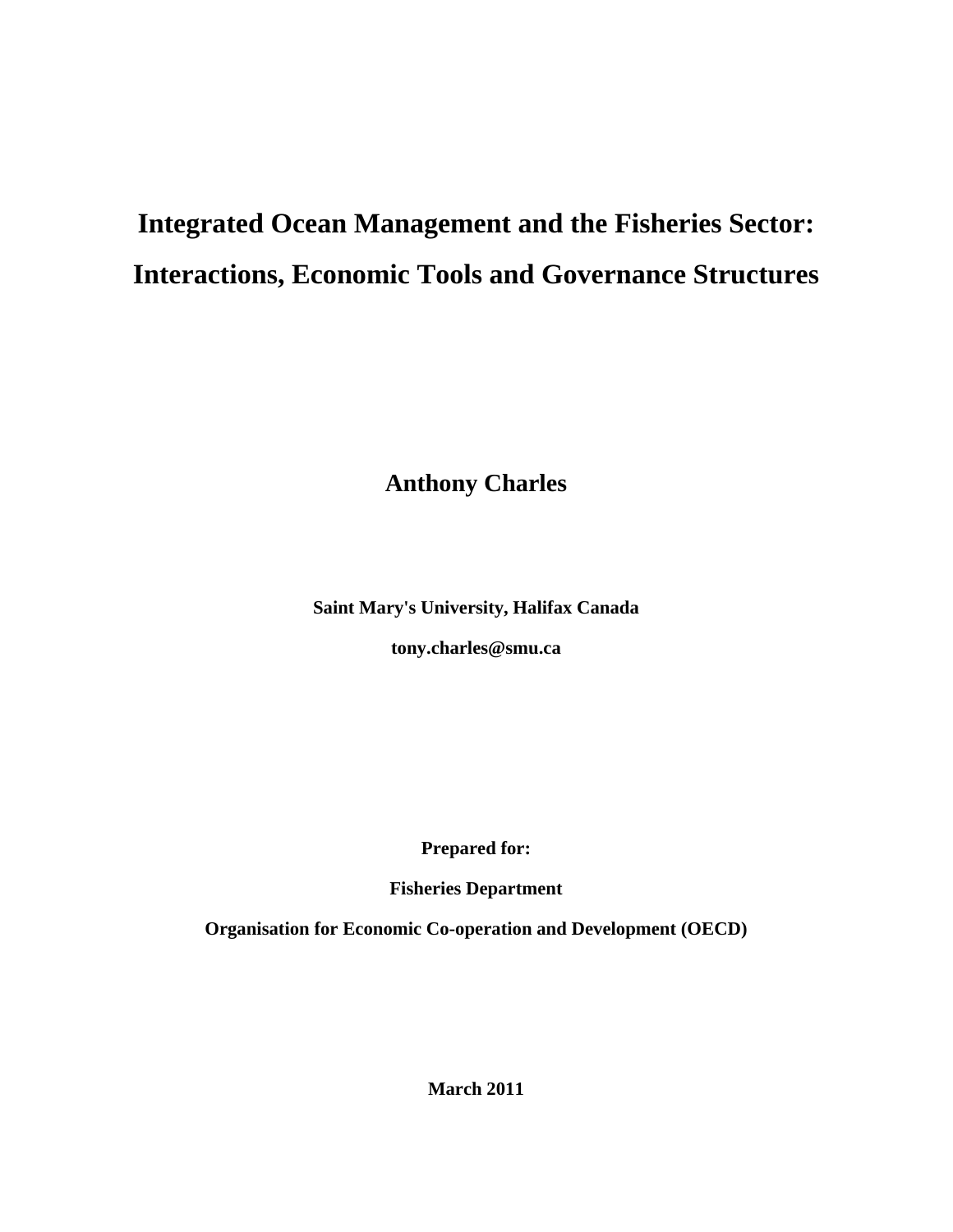# **Integrated Ocean Management and the Fisheries Sector: Interactions, Economic Tools and Governance Structures**

#### **Anthony Charles**

Integrated ocean management (IOM) is rapidly expanding in policy and practice across much of the world. As the word 'integrated' suggests, IOM is a systems-oriented approach to governance, one that seeks to deal effectively with the complex interactions in marine systems. The move to IOM is in many ways parallel to the similar shift to systems approaches in fisheries management (e.g., Garcia and Charles, 2007, 2008) – notably the move to ecosystem-based management that deals fully with both human and non-human components of the overall system, drawing on a diverse tool-kit of approaches to govern human activities at sea.

A key goal of IOM, as for fisheries management, lies in achieving the balance that is inherent in the idea of sustainable development – producing present-day socioeconomic benefits to humans (and as part of that, resolving conflicts among users of resources and ocean space) while simultaneously maintaining, and if necessary restoring, the ecosystem health and ecosystem services that will be needed by future generations to produce their own socioeconomic benefits. Thus IOM (and fisheries management) as forms of marine governance can contribute to concrete approaches to sustainable development. For example, they may support the emerging 'green growth' strategy, referred to by the Organisation for Economic Co-operation and Development (2011) as "providing an actionable policy framework to generate new and greener sources of growth" through "an economic development path that is consistent with long-run environmental protection, using natural resources within their carrying capacity, whilst providing acceptable living standards and poverty reduction in both developed and developing countries".

This paper explores the various concepts and approaches of IOM, together with the economic implications of these integrated governance approaches, and particularly the relationship between IOM and fisheries management. With regard to the latter, the paper addresses both the potential for synergies and the issues of overlap between multi-sectoral and single-sector planning and decision making.

The paper begins in section 1 with an overview of the rationale, conceptual basis, key ingredients and implementation approaches for integrated ocean management. In particular, that section also examines the relevance of two defining attributes in IOM – its multi-sectoral nature (with associated aspects of spatial allocation and conflict resolution) and its incorporation of ecosystem-based management – as well as a component of IOM, marine (maritime) spatial planning, that has recently gained prominence in marine discussions. Section 2 of the paper turns to the practice of integrated ocean management, examining three main topics: (a) the need to deal with issues of boundaries, scope and scale, (b) instruments and institutions for IOM, including ocean zoning, rights-based approaches, and governance institutions, and (c) the role of economics in design and implementation of integrated ocean management, including matters of values, valuation, incentives and institutional economics. The 3<sup>rd</sup> section of the paper focuses on the links (current or potential) between the fishery sector and fishery management/governance,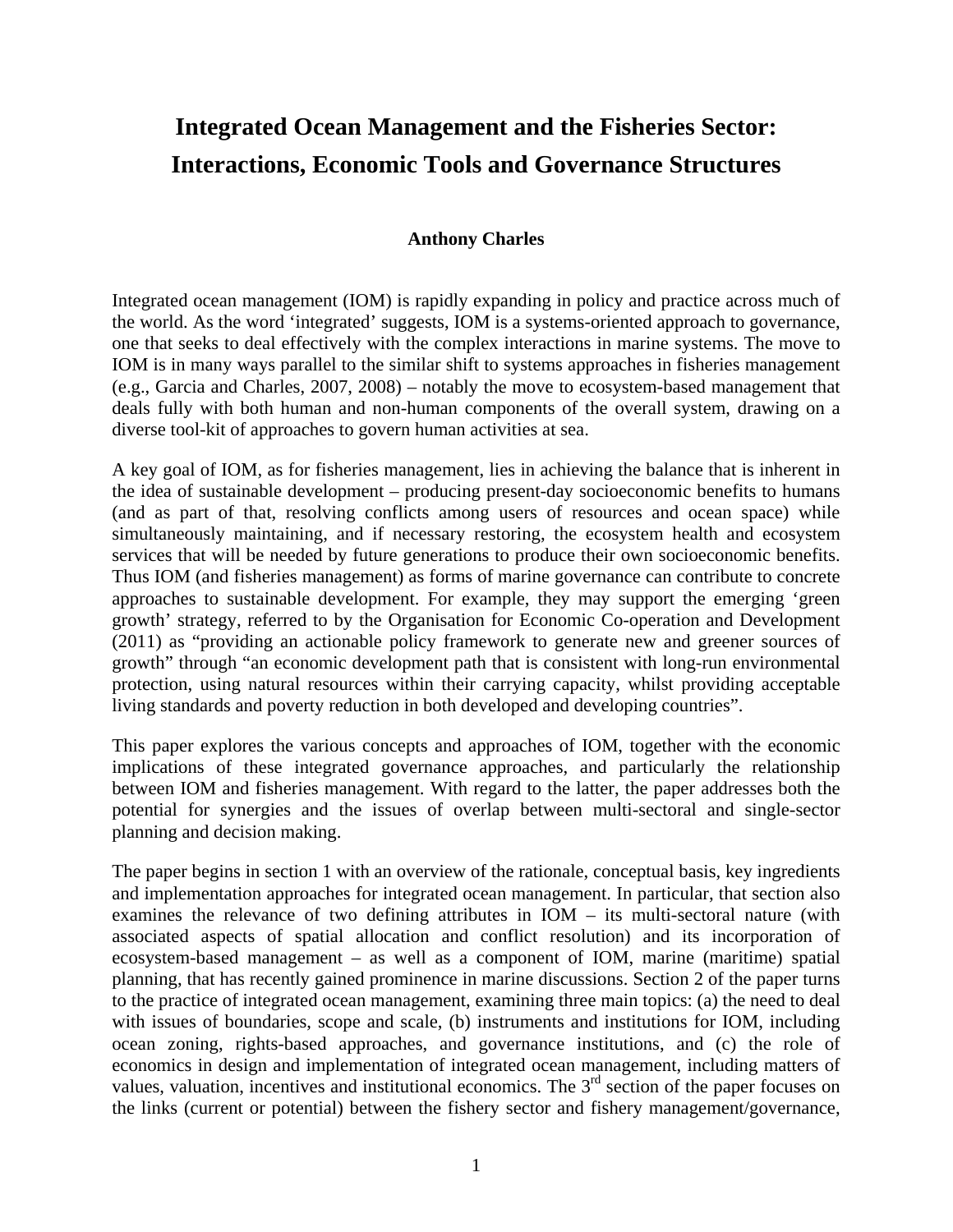on the one hand, and integrated ocean management on the other. Linkages are explored that arise through the objectives being pursued, the common element of spatial management, the unifying framework of the ecosystem approach to fisheries (EAF), and policy/governance principles. A comprehensive process for linking IOM and fisheries management is suggested, based on the objectives and initial realities of each, and interactions of IOM with fisheries management are examined, based on a comparison of the 'toolkits' or portfolios of approaches and methods used in each. Finally, the paper closes with a set of conclusions consolidating the paper's main insights.

#### **1. The Idea of Integrated Ocean Management**

"Integrated Ocean Management is not only the most appropriate framework for achieving long term goals for oceans and seas development, but also a necessary one to assure a proper sustainable development of the oceans and seas within the normative structure established by UNCLOS… Integrated management complements sectoral management, particularly by providing decision-makers and regulators with access to the information and advice required to develop sectoral measures which support ecosystem-based management."

- Statement of the European Union, delivered by H.E. Mr. José Antonio De Yturriaga Barberán, Ambassador at Large for the Law of the Sea (April 11, 2002).

The above quotation is one of many descriptions of the rationale and the nature of integrated ocean management put forward by policymakers and analysts. Another is that of Chua et al. (2006) who note that:

"The [integrated management] framework (institutional arrangements, coastal strategy, action plans, scientific investigations, indicators, etc.) and processes (planning, adoption, implementation, monitoring, refinement) allow environmental concerns to be addressed in a systematic manner in accordance with the priorities, human and financial resources and the political and administrative realities of the area concerned."

In referring to integrated management as "an internationally accepted approach for achieving sustainable development of the coasts and oceans", Chua et al. (2006) further note that "The integrated approach of managing the coasts and oceans has been emphasized in Chapter 17 of Agenda 21". Indeed, Agenda 21 requires us to take into account the full range of human activities and natural ecosystems on both the land and water sides of the coast. This leads us to focus on the concept of 'integrated coastal and ocean management' (ICOM).

The idea of integrated management has been described in more detail as follows (de Young et al., 2008):

"Integrated Management (whether of oceans, coasts, watersheds, *etc.*) is an approach, or mechanism, to manage multiple (competing) uses of a certain designated area – uses such as fisheries, aquaculture, forestry, oil and gas, mining, agriculture, shipping and tourism. This involves managing multiple stakeholders (*e.g.*, local communities, industries) as well as interactions among people and ecosystems, and among multiple levels of government. The Integrated Management approach is typically characterized by attention paid to a multiplicity of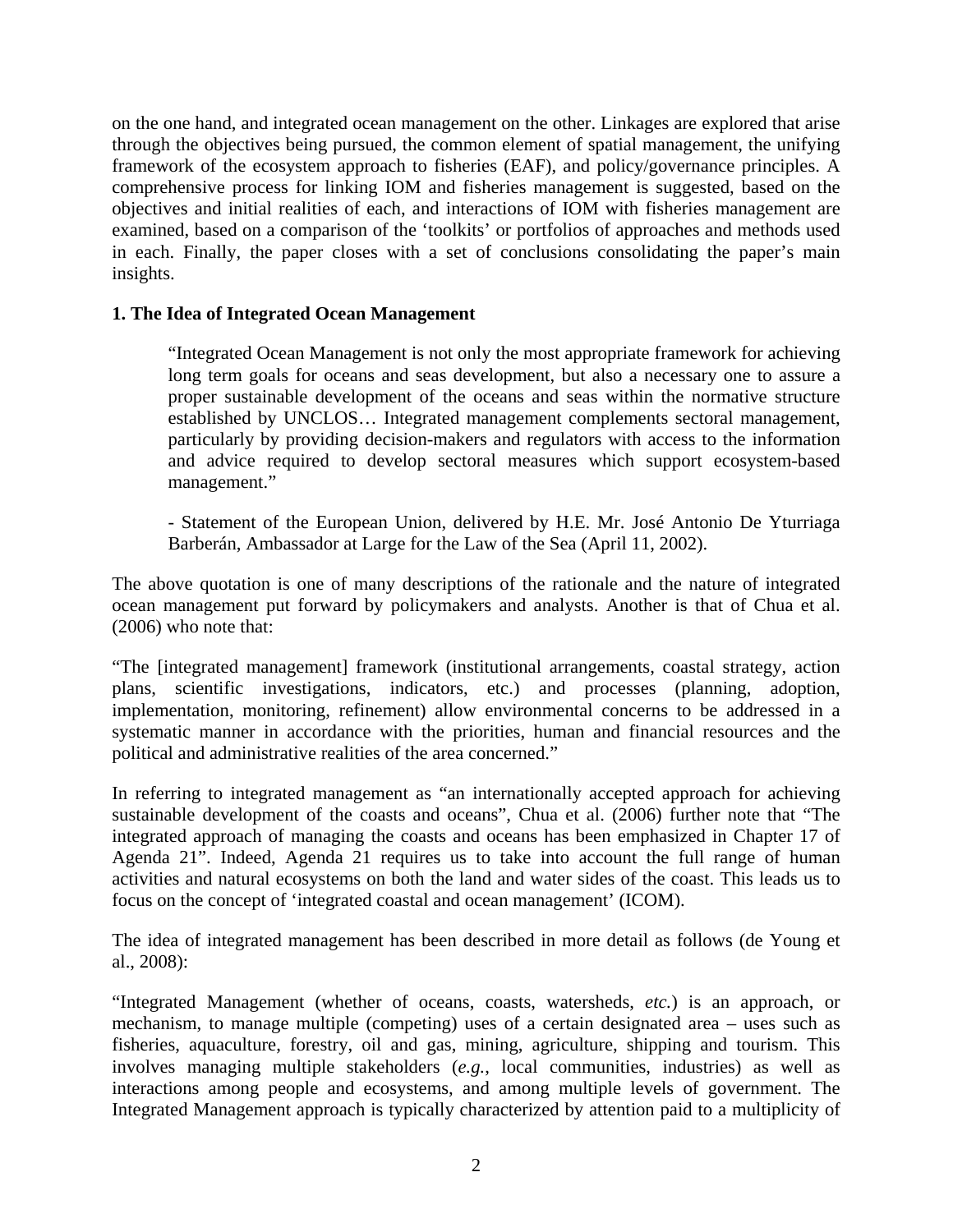resources (*e.g.*, soil, water, fish stocks, *etc.*) and of habitats (*e.g.*, open ocean, estuaries, wetlands, beaches, lakes, rivers, *etc.*), as well as a range of environmental factors (*e.g.*, changes in water temperature, turbidity and acidity, chemical pollutants and water flows)."

As noted by de Young et al. (2008), IOM requires:

- processes for participatory decision making and conflict resolution
- a range of ecological and human information on characteristics of the designated area
- an institutional framework suitable to manage the "mix of components and interactions within the relevant system… within a wider context of human-environment interactions, institutional linkages, multi-use conflict, multi-stakeholder governance systems and the like".

Barberán (2002) reinforces this latter point in noting:

"The implementation of effective ocean and coastal integrated management involves establishing the necessary network (policy, legal, financial, and technical), and requires the involvement of governmental organizations, local communities and of the private sector. Moreover, these efforts should also concentrate in establishing a regular interagency coordination process and sustainable management of coastal areas and marine resources at all levels."

These aspects of integrated management are highlighted by Cicin-Sain and Knecht (1998), in their description of what 'integrated' means in the term 'integrated management'. They focus on five forms of integration:

- 1. Inter-sectoral integration
- 2. Intergovernmental integration
- 3. Spatial integration
- 4. Science-management integration
- 5. International integration.

Of these, certainly inter-sectoral integration lies at the heart of IOM. Cicin-Sain and Knecht consider that this includes not only the creation of fora to bring together the various ocean use sectors, but also mechanisms to bring together agencies covering different sectors within government. Then, intergovernmental integration is focused on linkages between levels of government, i.e. national, sub-national and local. Similarly, international integration deals with linkages across nations. Both of these complement the intra-governmental (or interdepartmental) integration noted above. With respect to spatial integration, the authors focus on linkages between 'the land and ocean sides of the coastal zone', a crucial factor in coastal management. In addition, however, integration implies a more holistic perspective on the ocean space itself, in terms of interactions among users across the area.

Two additional aspects of integration are not clearly indicated from this list but are crucial elements of IM: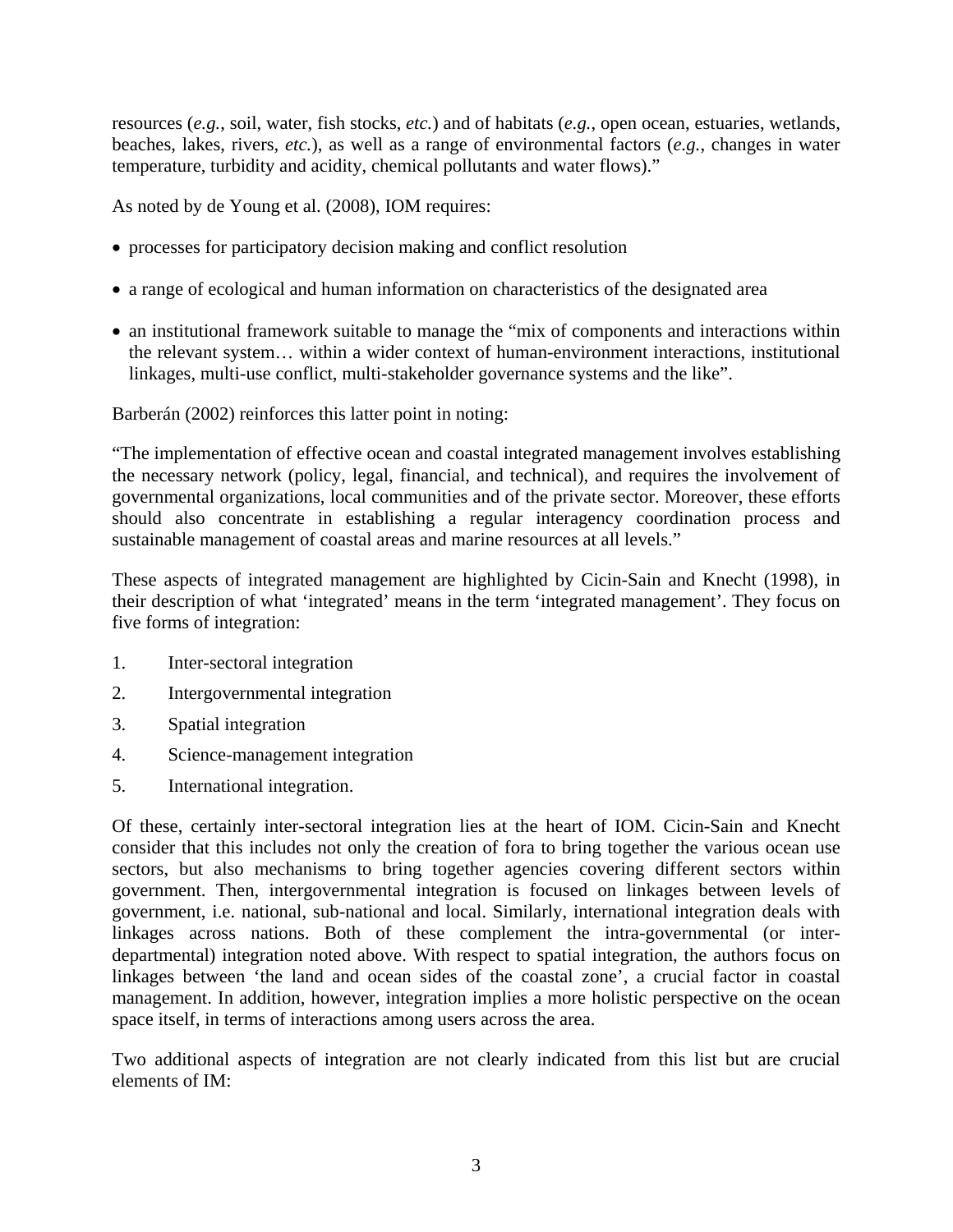- 6. Multi-stakeholder integration
- 7. Ecosystem-based integration

While multi-stakeholder integration is captured to some extent in 'multi-sectoral integration', the idea of IM bringing all relevant players to the table – not only economic sectors, but municipal and/or community bodies, nongovernmental conservation organizations, and others as well – is so fundamental to IM that it is worth highlighting separately and more inclusively.

Why one might wish to specifically highlight ecosystem-based integration will be the focus of discussion below. The key point is that ecosystem-based management is acknowledged as an inherent part of integrated management, with 'integration' providing a perspective on decisionmaking and problem-solving that involves 'seeing the whole picture', which in turn reflects an ecosystem point of view.

#### **Components of Integrated Ocean Management**

Ehler and Douvere (2009) describe the core elements and activities of IOM (which they refer to as 'sea use management') as follows:

"(1) *works toward sustainable development*, rather than only conservation or environmental protection, and in doing so contributes to more general social and economic objectives: (2) provides a *strategic, integrated and forward-looking framework* for all uses of the sea to help achieve sustainable development, taking account of environmental as well as social and economic goals and objectives; (3) applies an *ecosystem-based approach* to the planning and management of development and activities in the marine environment...; (4) identifies, safeguards, or where necessary and appropriate, recovers or restores *important components of marine ecosystems* including natural heritage and nature conservation resources; and (5) through *marine spatial planning* (MSP), analyzes and allocates space in a way that minimizes conflicts among human activities, as well as conflicts between human activities and nature, and, where possible, maximizes compatibilities among sectors."

This section has focused primarily on what is meant by IOM, but it is worth also highlighting the rationale for this integrated approach, which naturally relates to overcoming the problems of a fragmented single-sector approach. Thus, Douvere (2008) lists some of those problems arising from the lack of a suitable integrated framework: "(1) A spatial and temporal overlap of human activities and their objectives, causing conflicts (user–user and user–environment conflicts) in the coastal and marine environment. (2) A lack of connection between the various authorities responsible for individual activities or the protection and management of the environment as a whole. (3) A lack of connection between offshore activities and resource use and onshore communities that are dependent on them. (4) A lack of conservation of biologically and ecologically sensitive marine areas. (5) A lack of investment certainty for marine developers and users of ocean resources…".

The remainder of this section examines two defining attributes of integrated ocean management – its multi-sectoral nature (along with a conflict resolution focus), and its incorporation of ecosystem-based management approaches – as well as a major new thrust of IOM, namely marine spatial planning.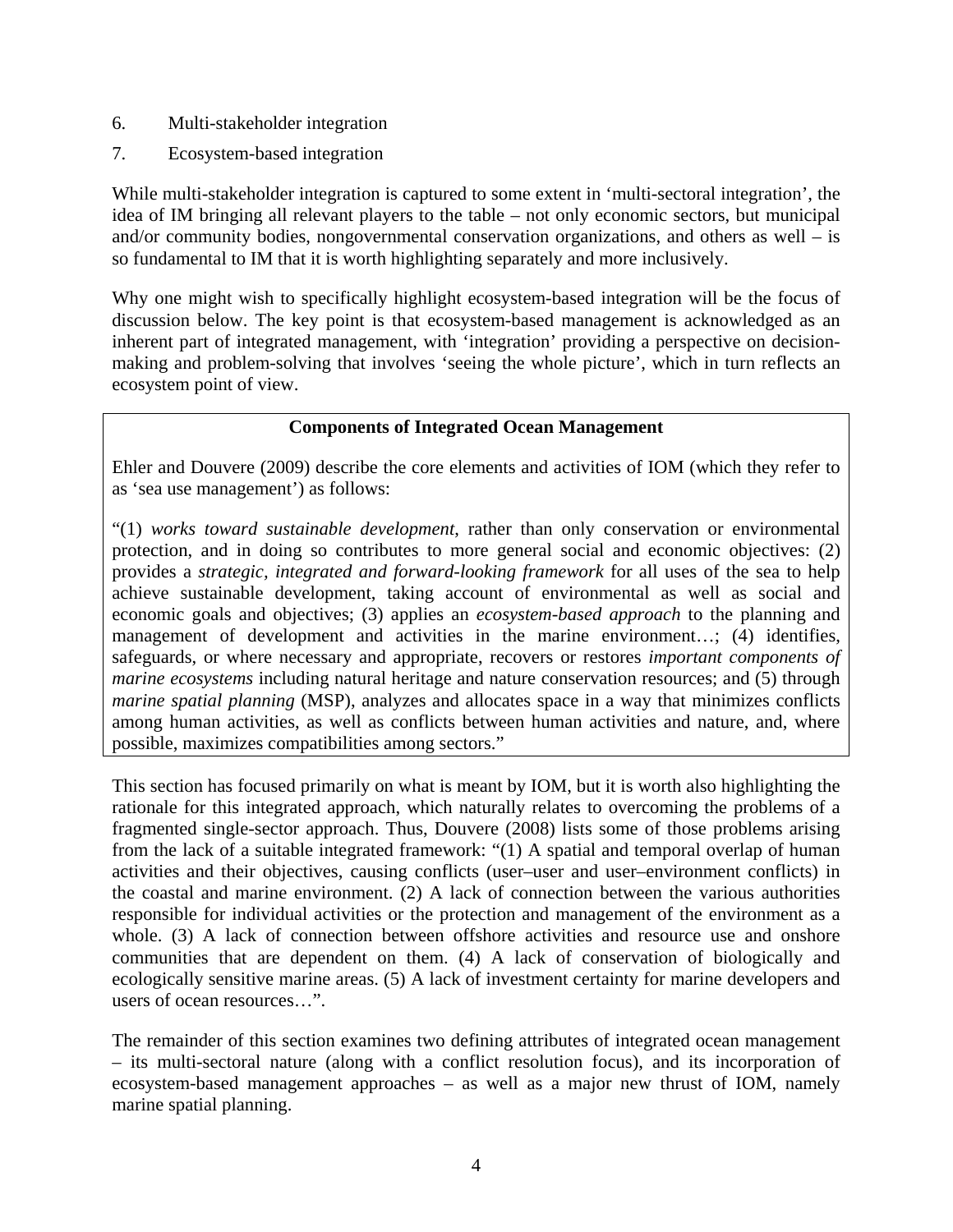#### **1.1 Multi-sectoral management: Spatial and resource allocation and conflict resolution**

One of the two crucial aspects of integrated management is its multi-sectoral nature. Not only are there typically many uses of ocean space (including extractive and non-extractive uses), but there are also conflicting values across the sectors – including the above uses, as well as 'non-use' values, i.e. the value placed on the ocean and its resources among those who are not extracting or even seeing them – such as those who value specific marine species or the diversity of life in the oceans.

From a fishery perspective, fishers and fishery managers know well that fishing is not the only activity taking place at sea. While in many cases, competition arises between fishermen themselves, with different kinds of vessels or targeting different species, the entire fishery may well face competition for space in the ocean from a range of other marine-related uses, including shipping, tourism and nature-based activities, offshore oil and gas exploration, aquaculture and various harbour uses (Charles, 1992). In addition, impacts of land-based economic activities can create negative externalities for fisheries – for example, agriculture can lead to siltation and pesticide-based pollution, forestry can affect fish habitat, coastal factories can cause localized ocean temperature change and pollution, etc.

These interactions have led to the implementation of regulations on various industries to limit the externalities imposed on fisheries and other sectors. Environmental legislation to this end has been in existence in many jurisdictions for decades. However, these measures have typically arisen on a somewhat ad hoc basis, rather than in the context of a more integrated and comprehensive approach to dealing with the many competing uses of coastal and ocean areas.

The Intergovernmental Oceanographic Commission (IOC, 2011) has provided a checklist of questions for governments and others to ask, positive answers to which indicate that integrated ocean management (or more specifically, marine spatial planning, discussed below) would be useful in a given marine context. Note that most of the questions below focus on multi-sectoral management to deal with spatial allocation and conflict resolution (IOC, 2011):

- "Do you have (or expect) human activities that adversely affect important natural areas of your marine area?
- Do you have (or expect) incompatible human activities that conflict with one another in your marine area?
- Do you need to streamline policies and licensing procedures affecting the marine environment?
- Do you need to decide on what space is most suitable for the development of new human activities such as renewable energy facilities or offshore aquaculture?
- Do you need a vision of what your marine area could or should look like in another 10, 20, 30 years from now?"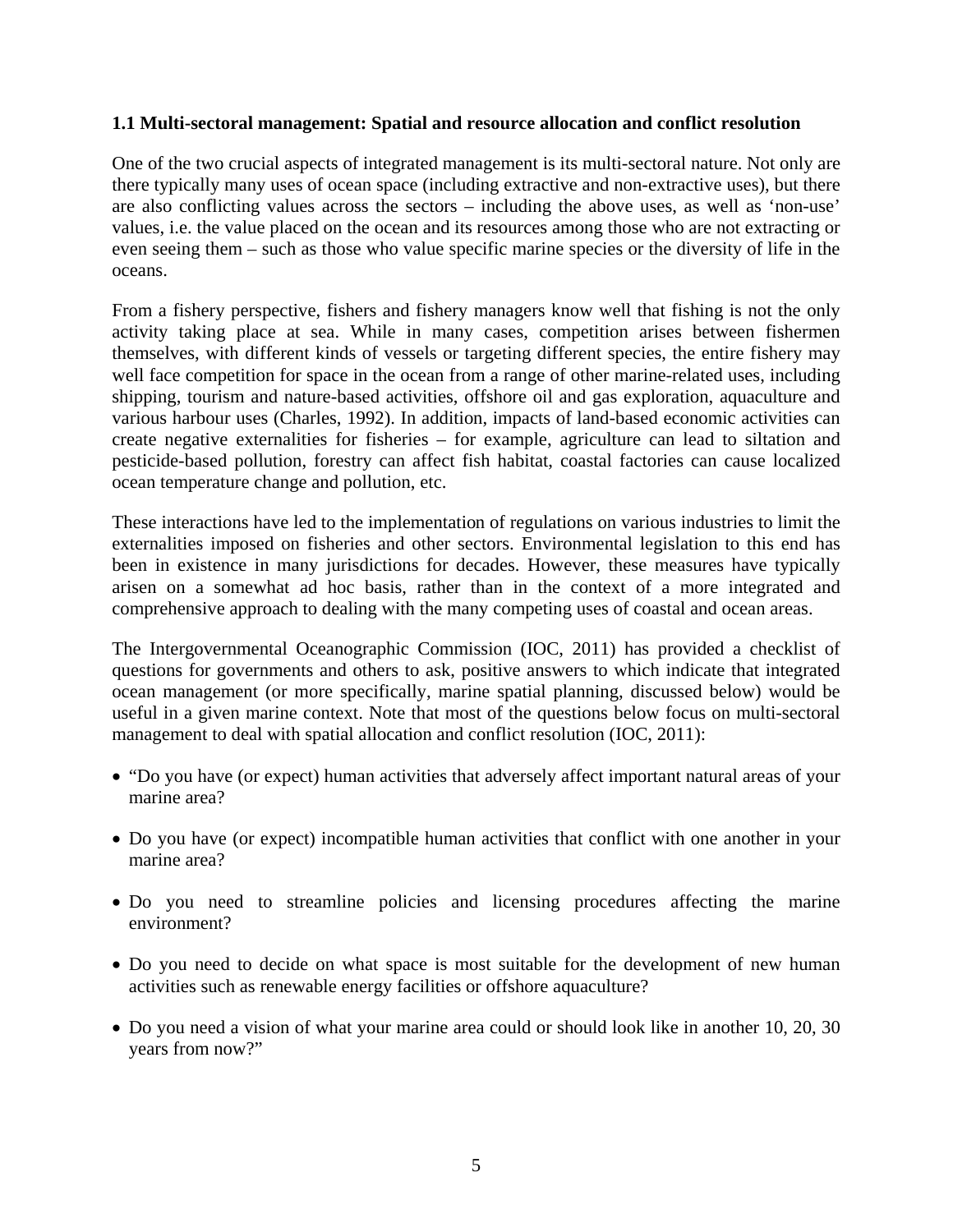#### **1.2 Ecosystem-based management**

Integrated ocean management, and marine spatial planning, represent broader, more holistic, approaches to managing ocean uses, including fisheries. This in turn reflects the fundamental goal of sustainable development, in keeping with World Summit on Sustainable Development (WSSD) objectives. While integrated management is becoming well accepted as a governance approach internationally, ecosystem-based management (EBM) is similarly widely accepted as a mechanism for understanding and managing a wide range of natural resource uses and environmentally-related activities. Indeed, EBM is often being implemented as a result of specific legislative or policy thrusts, often related to ocean management.

For example, Smith et al. (2007, p.633) note that EBM has developed "in Australian fisheries during the past decade, driven by a number of policy directions and initiatives". These include broad policies, such as "a national, government-wide approach to ecologically sustainable development, released in 1991" and "Australia's Oceans Policy, which adopts an explicit ecosystem-based approach to management, with explicit requirements for regional ocean planning for all uses and users of the marine environment…", as well as more fishery-specific elements – "development of fisheries legislation that incorporates explicit reference to wider ecological impacts of fishing (e.g. the Fisheries Management Act 1991)" and "new environmental legislation that assesses fisheries against environmental standards (e.g. the Environmental Protection and Biodiversity Conservation Act 1999)".

IOM and EBM are closely related, with both focusing on specific well-defined spatial areas of the ocean, both seeking an 'integrated' and holistic approach to the management of human uses in the given area, and both paying attention to the ecosystem impacts of those human uses – obviously inherent in EBM but typically incorporated in all IOM initiatives as well.

Generally, there is a high degree of complementarity and constructive overlap between EBM and IOM, but there are some differences. IOM, like any form of integrated management, explicitly deals more with multi-sectoral conflict and conflict resolution, and focuses on the governance structures needed to accomplish this. It could be argued that EBM originates in an ecological perspective while IOM comes from an administrative/governance perspective. Alternatively, it might be said that IOM reflects an organizational approach, focusing on processes and institutions, while EBM is a 'systems' approach that is focused on interactions among ecological and social (human) components.

Another popular perspective, the Livelihoods Approach (Ellis, 2000; Allison and Ellis, 2001), takes a third, also complementary route, focusing on people and communities, and how they use and rely on coastal and marine resources (Figure 1). Just as the ecosystem approach developed from a need to manage resource use in the broader context of the ecosystem, similarly the livelihoods approach grew from a recognition of the need to place natural resource sectors in a larger context of households, communities and socio-economic environments. A livelihoods approach can inform spatial and resource management in terms of demographic, socio-cultural, economic, institutional, infrastructure and non-fishing aspects (e.g., boatbuilding, agriculture, tourism).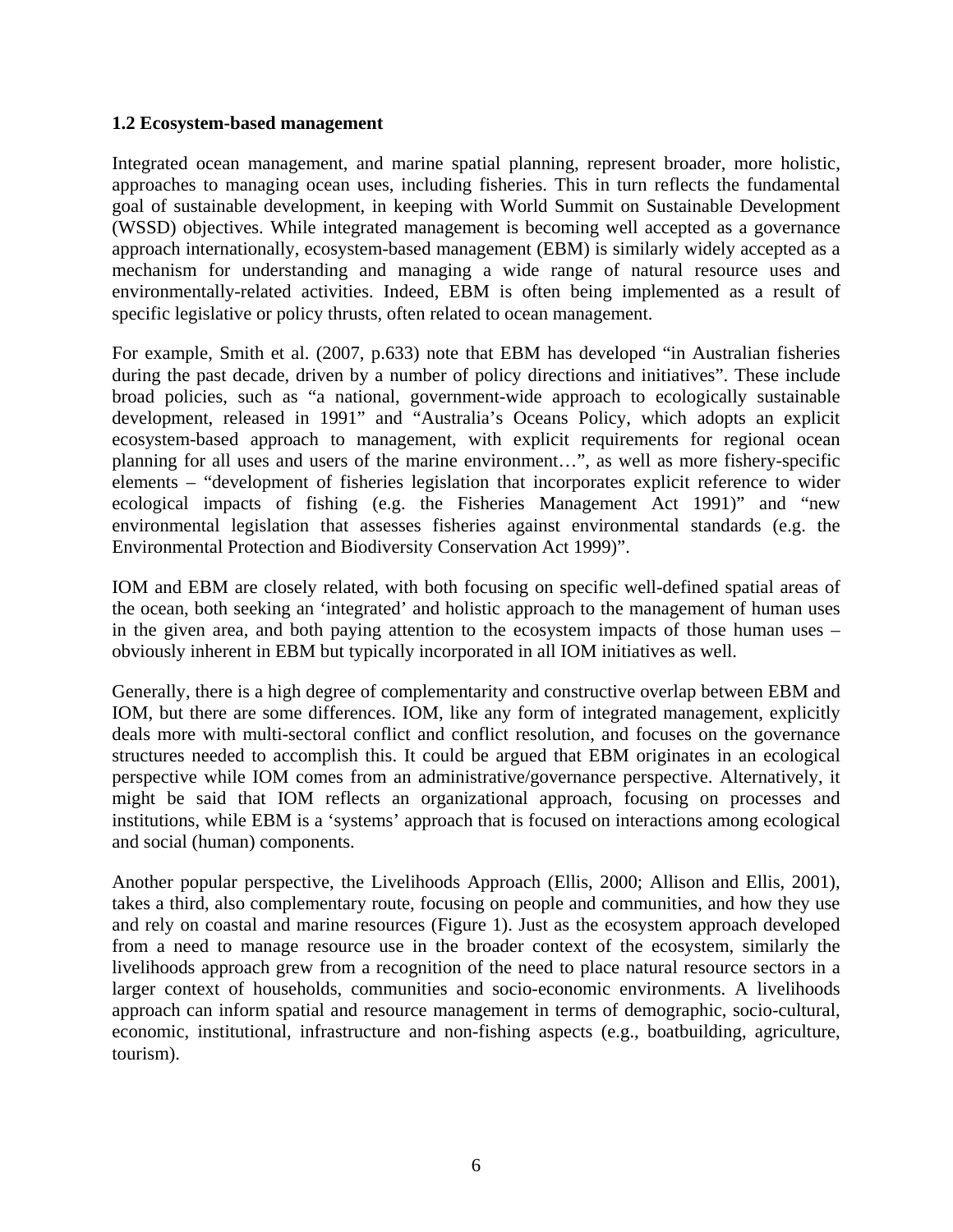

Figure 1. Relationships among integrated governance perspectives.

Just as in the late 1980s and the 1990s, the term 'sustainable development' became not only widely adopted but essentially compulsory to use in governmental and international circles, so too have the terms 'ecosystem-based management' and 'ecosystem approach' (EBM, EA) become similarly utilized today. Matching the lengthy debates over what should constitute sustainable development, we now see governments around the world, as well as multilateral and nongovernmental bodies of various sorts, discussing internally how to implement EBM, and debating internationally how EBM should apply to each economic sector and each type of ecosystem. These discussions are accompanied by a vast and growing academic literature on the subject.

An early version of EBM, within the realm of fishery science and management, broadened the conventional single-species view to one in which interactions of target fish stocks with other species and the surrounding ecosystem are taken into account. The Commission for the Conservation of Antarctic Marine Living Resources is considered a pioneer in implementing this form of EBM, and its convention notes such principles as "maintenance of the ecological relationships between harvested, dependent and related populations of Antarctic marine living resources" (Commission for the Conservation of Antarctic Marine Living Resources, 1982).

Today, with governments obliged to adopt an ecosystem approach of some form, there are many variations on the approach, with some focused more on the natural science ecosystem components, while others stressing a holistic and integrated (interdisciplinary) interpretation. The former emphasizes scientific analysis of: (1) fishing effects on the ecosystem, (2) ecosystem influences on fisheries, and (3) ecosystem-related influences of other sectors on fisheries. This broadens from conventional single-species fisheries thinking but keeps attention on scientific matters relating to ecosystems, and any direct management implications, while avoiding 'human dimensions' such as governance issues and use conflicts (which may be left to integrated management fora). There may be some recognition of the need to consider human dimensions, but only in the context of determining how to create an acceptance of ecosystem thinking among the various stakeholders, i.e. determining what is needed to induce people to implement EBM.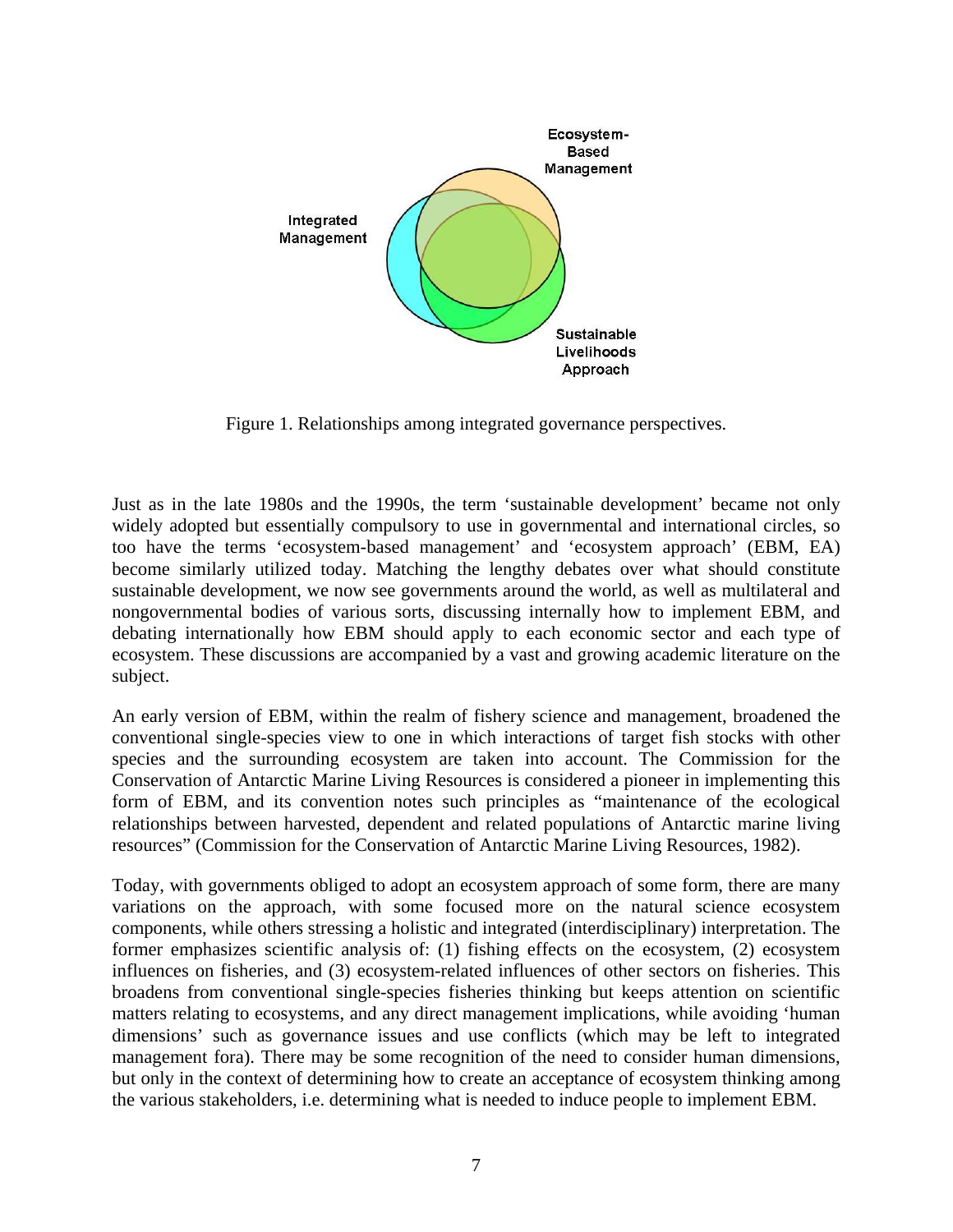A full version of EBM requires extending the focus on ecosystems to comprehensive marine 'systems' that incorporate human and ecological goals, as well as human and ecological components. Thus the key to modern ocean (and fishery) governance is to focus on the 'bigger picture' around fish stocks and fishers, combining ecosystem centred and people centred thinking. This is reflected in the FAO's (2003) definition of the Ecosystem Approach to Fisheries (EAF) as one that:

"strives to balance diverse societal objectives, taking account of the knowledge and uncertainties of biotic, abiotic and human components of eco-systems and their interactions and applying an integrated approach to fisheries within ecologically meaningful boundaries."

This EAF reflects the point of Smith et al. (2007) that "The past decade has seen a gradual evolution in fisheries management from a primary focus on sustainability of target species and resources to a much wider focus on ecosystems, and the impacts of fisheries on them. This new approach has come to be called ecosystem-based fisheries management (EBFM), or alternatively the ecosystem approach to fisheries…".

Indeed, EAF is a particularly comprehensive approach, tending toward a sector-specific version of full integrated management. As De Young et al. (2008) note, it focuses on "aspects within the ability of fisheries management bodies to implement, even while recognizing the fisheries sector's responsibility in collaborating in a broader multi-sectoral [EBM]". Indeed, while EAF operates solely within the fishery sector (albeit recognizing linkages externally), integrated ocean management involves institutional frameworks and management of multiple uses in a multisectoral context (*i.e.* fisheries together with other marine, coastal and/or watershed uses, such as shipping, mining, *etc.*). Thus, EAF and IOM are very much complementary, needing to operate in synchrony even while their scope differs with respect to what is being managed.

# **Ecosystem-based management**

(Ehler and Douvere, 2009)

An integrated approach to management that considers the entire ecosystem, including humans. The goal of ecosystem-based management is to maintain an ecosystem in a healthy, productive and resilient condition so that it can provide the goods and services humans want and need. Ecosystem-based management differs from current approaches that usually focus on a single species, sector, activity or concern; it considers the cumulative impacts of different sectors. Specifically, ecosystem-based management:

- Emphasizes the protection of ecosystem structure, functioning, and key processes;
- Explicitly accounts for the interconnectedness within systems, recognizing the importance of interactions between many target species or key services and other non-target species;
- Acknowledges interconnectedness among systems, such as among air, land and sea;
- Integrates ecological, social, economic, and institutional perspectives, recognizing their strong interdependences; and
- Is place-based in focusing on a specific ecosystem and the human activities affecting it.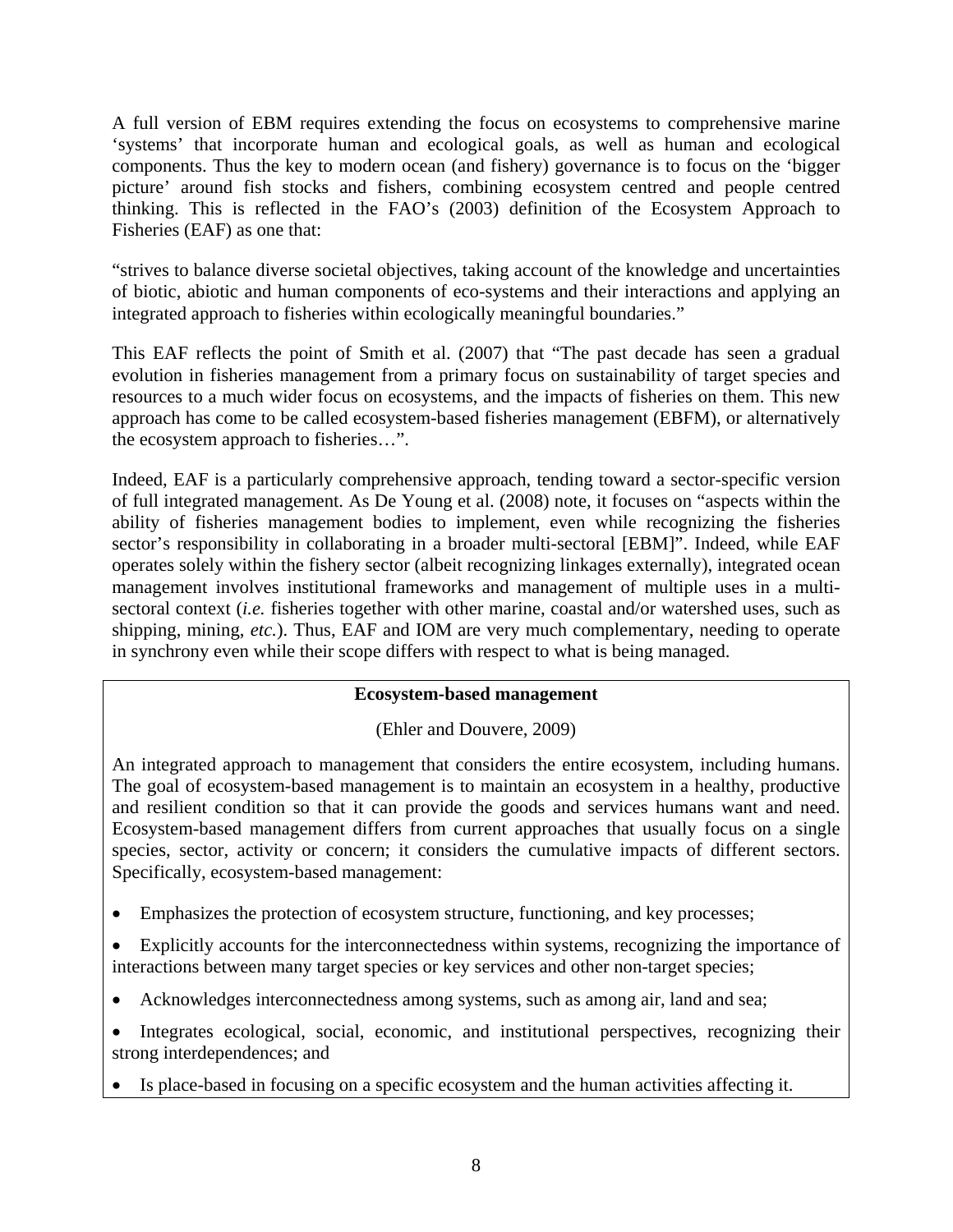# **1.3 Marine Spatial Planning**

It has been emphasized that integrated ocean management inherently focuses on (1) multisectoral governance, and (2) ecosystem-based management. Much of the theory and practice of IOM deals with institutions and processes for governance. Over the past decade or so, increasing attention has been paid to a component of integrated ocean management known as *marine spatial planning* (MSP). As Ehler and Douvere (2009) note:

"Marine spatial planning is a public process of analyzing and allocating the spatial and temporal distribution of human activities in marine areas to achieve ecological, economic, and social objectives that are usually specified through a political process."

Marine (or maritime) spatial planning has been the subject of growing attention in various regions. In Europe, for example, a recognition that "all sectoral policies have a territorial (or spatial) impact and that a spatial plan is the most appropriate means of ensuring coherence and resolving conflicts between sectoral interests and policies…" (Douvere, 2008, p.767) has led to a point where now the EU "sees MSP as a key tool for the management of a growing and increasingly competing maritime economy, while at the same time safeguarding marine biodiversity". This point is reiterated by De Santo (2011): "With regard to Europe in particular, the Commission envisions MSP as a means for balancing sectoral interests and achieving the sustainable use of marine resources in line with the EU Sustainable Development Strategy..."

Some confusion has developed over the similarities and differences between MSP and IOM. Consider first the similarities. Ehler and Douvere (2009) note that both MSP and integrated management (of coastal areas) "are integrated, strategic, and participatory—and both aim to maximize compatibilities among human activities among human activities and reduce conflicts both among human uses and between human uses and nature". Their discussion of the interaction between single-sector management and MSP could equally apply to integrated ocean management (Ehler and Douvere, 2009):

"Comprehensive MSP provides an integrated framework for management that provides a guide for, but does not replace, single-sector planning. For example, MSP can provide important contextual information for marine protected area management or for fisheries management, but does not intent to replace them."

Finally, their list of the characteristics of effective MSP could apply equally to IOM (Ehler and Douvere, 2009):

"Ecosystem-based, balancing ecological, economic, and social goals and objectives toward sustainable development; Integrated, across sectors and agencies, and among levels of government; Place-based or area-based; Adaptive, capable of learning from experience; Strategic and anticipatory, focused on the long-term; Participatory, stakeholders actively involved in the process".

On the other hand, while MSP is described as having all the key attributes of integrated management. it is generally accepted that MSP is but one component of IOM, or, as Ehler and Douvere (2009) note, "an element of sea use management". IOC (2011) reinforces this key point, stating that MSP "is only one element of the marine spatial management process. This process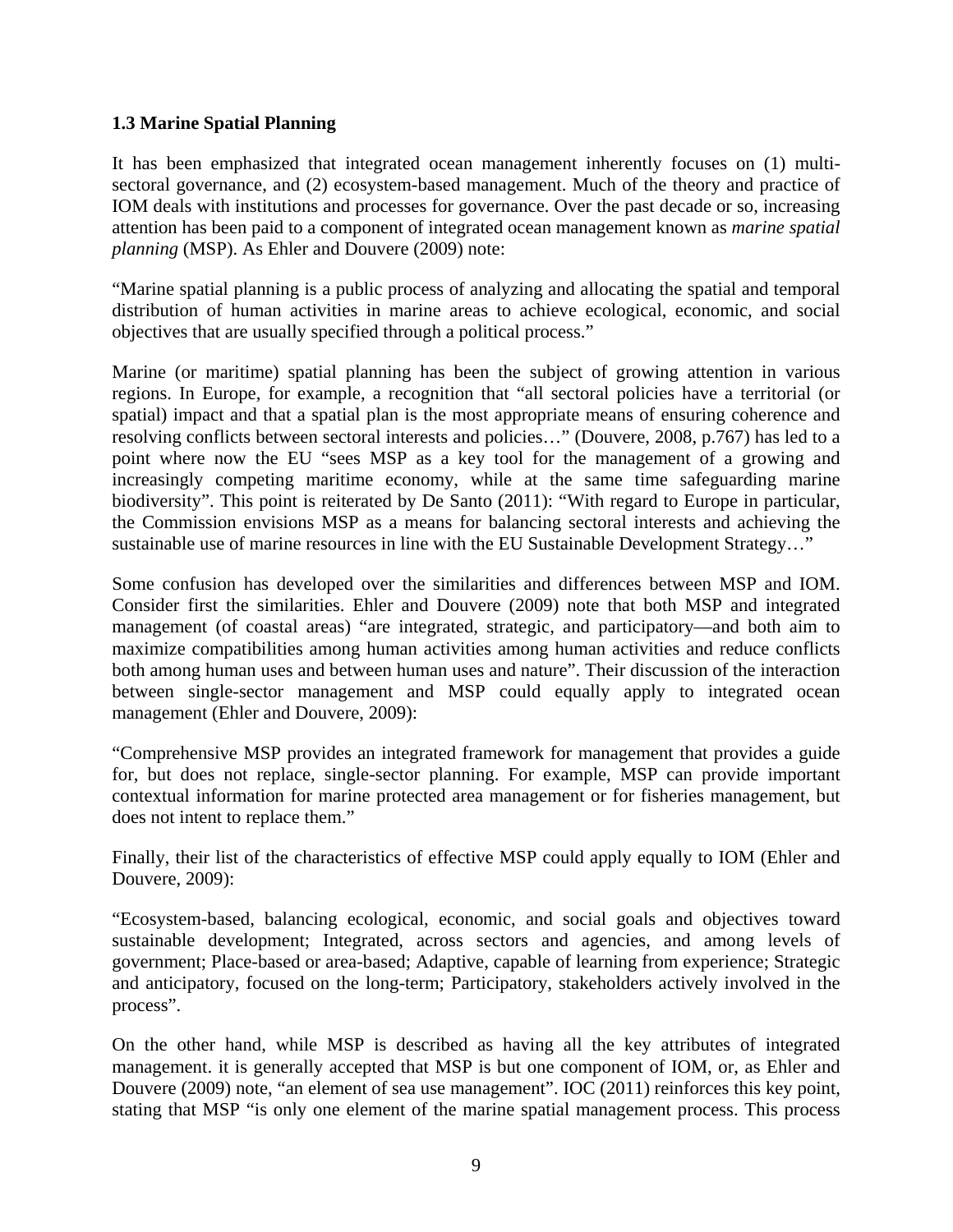includes additional elements of implementation, enforcement, monitoring, evaluation, research, public participation, and financing—all of which must be present to carry out effective management over time." Marine spatial planning is thus an activity *within* IOM that is specifically connected with planning the spatial distribution of human uses of the oceans, producing a plan that "is usually implemented through a zoning map(s) and/or a permit system". In this way, "[we] can allocate human activities to specific marine areas by objective, e.g., development or preservation areas, or by specific uses, e.g., wind farms, offshore aquaculture, or sand and gravel mining" (Ehler and Douvere, 2009).

Thus integrated ocean management is typically seen as more encompassing than MSP – as a spatially-oriented approach to managing the multi-sectoral reality of ocean use, including possible conflicts among the uses, within an ecosystem-based and spatially-defined ocean space. While determining suitable locations for each ocean use, as well as for marine conservation efforts (e.g., through ocean zoning) is an intrinsic part of MSP, IOM can incorporate other options as well, potentially proceeding in different ways – for example, seeking to resolve conflicts among uses not by separating them in discrete spatial zones, but through stakeholder processes of conflict resolution.

Ultimately, with MSP having gained traction in national and international for a, the confusion that has developed between it and IOM needs to be overcome. In particular, we need to be careful in recognizing the value of marine spatial planning while not losing sight of the reality that other aspects of integrated ocean (and coastal) management need to be incorporated as well in the overall portfolio of ocean governance mechanisms.

# **2. The Practice of Integrated Ocean Management**

"While most coastal countries have adopted sector-specific policies to manage ocean use, such as for fishing and oil development, it has only been since the early 1990s that some countries have started introducing an integrated approach to managing ocean and coastal areas in their jurisdictions" (Boyd et al., 2005).

Practical examples of IOM implementation may be found worldwide, with varying degrees of success. A well-known success story is that of Australia's Great Barrier Reef Marine Park Authority (GBRMP). As Day (2008: p.823) reports, "…over the last 30 years, the GBRMP has successfully established a multiple-use spatial management approach that allows both high levels of environmental protection and a wide range of human activities".

# **2.1 Boundaries, Scope and Scale**

A key starting point for IOM, as in fisheries management, lies in setting the right boundaries, as well as deciding on the appropriate scale and scope within which to manage. Even if these matters were long ago resolved in fisheries, they need to be re-opened to develop an effective IOM framework, since dealing with multiple sectors, and marine social-ecological systems, within a context of ecosystem-based management, leads to questions of ecosystem versus sectoral boundaries, of the appropriate spatial scale of management (*e.g.*, to match the relevant ecosystem) and of adjusting the scope of management (*e.g.*, to include human impacts that may not have been traditionally managed).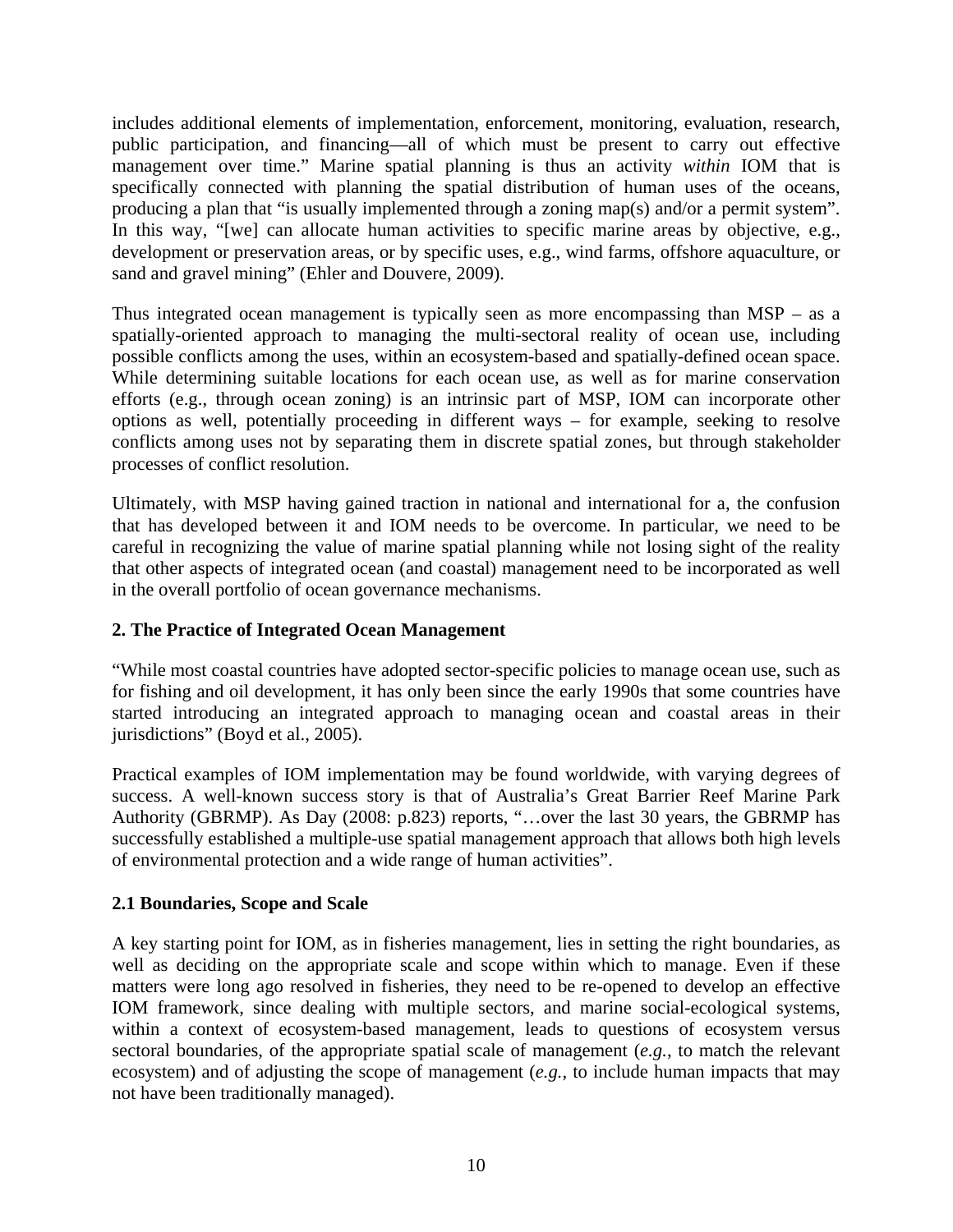**Boundaries.** With both fisheries management and IOM now (or soon to be) rooted in the ecosystem approach, a major challenge lies in meshing together ecosystem boundaries with social, economic and institutional boundaries. It is unlikely that the boundaries for a given ocean space can simultaneously reflect ecological, economic, socio-cultural, institutional and political considerations. Further, while EBM typically favours setting boundaries compatible with relevant ecosystems, it is not clear how to balance 'natural' delimitations of watersheds, coastal zones, etc., with boundaries of the system from the perspective of human populations and activities. In particular, a compromise from purely ecological boundaries may be needed in order to obtain broad multi-sectoral support for IOM. This reality may well be present as well within the fisheries sector, but the challenge is even greater in a multi-sectoral context.

**Scope.** The matter of scope concerns what is included or excluded in IOM. Just as an ecosystem approach broadens the scope of fisheries management beyond simply a 'fish in the sea, people in boats' perspective, so too does IOM broaden ocean governance to include all relevant ocean uses and stakeholders. It becomes important to include interactions between all the elements of the ecosystem and the human system that are relevant to management, but to do so through a suitable balance of a broadened perspective without incurring excessive costs or over-extending the management activities.

This issue of scope arises at times with respect to the links between management of ocean areas (sometimes referred to as marine or sea management) and managing coastal areas. For example, Deboudt et al. (2008) comment on the development of a European maritime policy that avoids coastal areas, arguing that "it would be more logical to develop a maritime policy in the context of integrated littoral and coastal zone management than the opposite. In fact, considering the management of the littoral as separate from a larger strategy, called 'sea policy' or 'maritime policy', is the opposite of a global integrated approach." The balance between integration and pragmatism, in terms of what is or is not included in integrated management, will likely continue to be debated worldwide.

**Scale.** The scale at which IOM is implemented can vary from the ocean space of a small bay, with its local fish resources and fishing community, to larger areas such as Canada's Large Ocean Management Areas, to those relating to regional multinational bodies such as the European Union, Regional Fishery Management Organizations, or Large Marine Ecosystems (LMEs). It is important to address differences in scale between human (social, economic, institutional) aspects of ocean uses, and the natural scales of the ecosystems and marine resources. There may also be differences in the scales appropriate to deal with each ocean use sector, such as fisheries, shipping, or ocean mining. Furthermore, ocean management will likely be required at multiple scales, with suitable 'cross-scale linkages'. For example, if local or decentralized approaches to IOM are needed to account for heterogeneity within the marine environment, but the activity of one sector, say fisheries, ranges over larger geographical areas, an institutional arrangement may be needed to help coordinate across boundaries. This would arise in exploring how IOM relates to a fishery on a highly migratory stock, such as tuna. While biological and fleet aspects are on a large scale, crossing national boundaries, both the fishers and the fishery management system must fit within IOM at a national or sub-national scale.

In practical terms, each of IOM, EBM and fisheries management takes place at multiple time scales and spatial scales. Figure 2 (Charles, 2001) depicts the various temporal scales in fisheries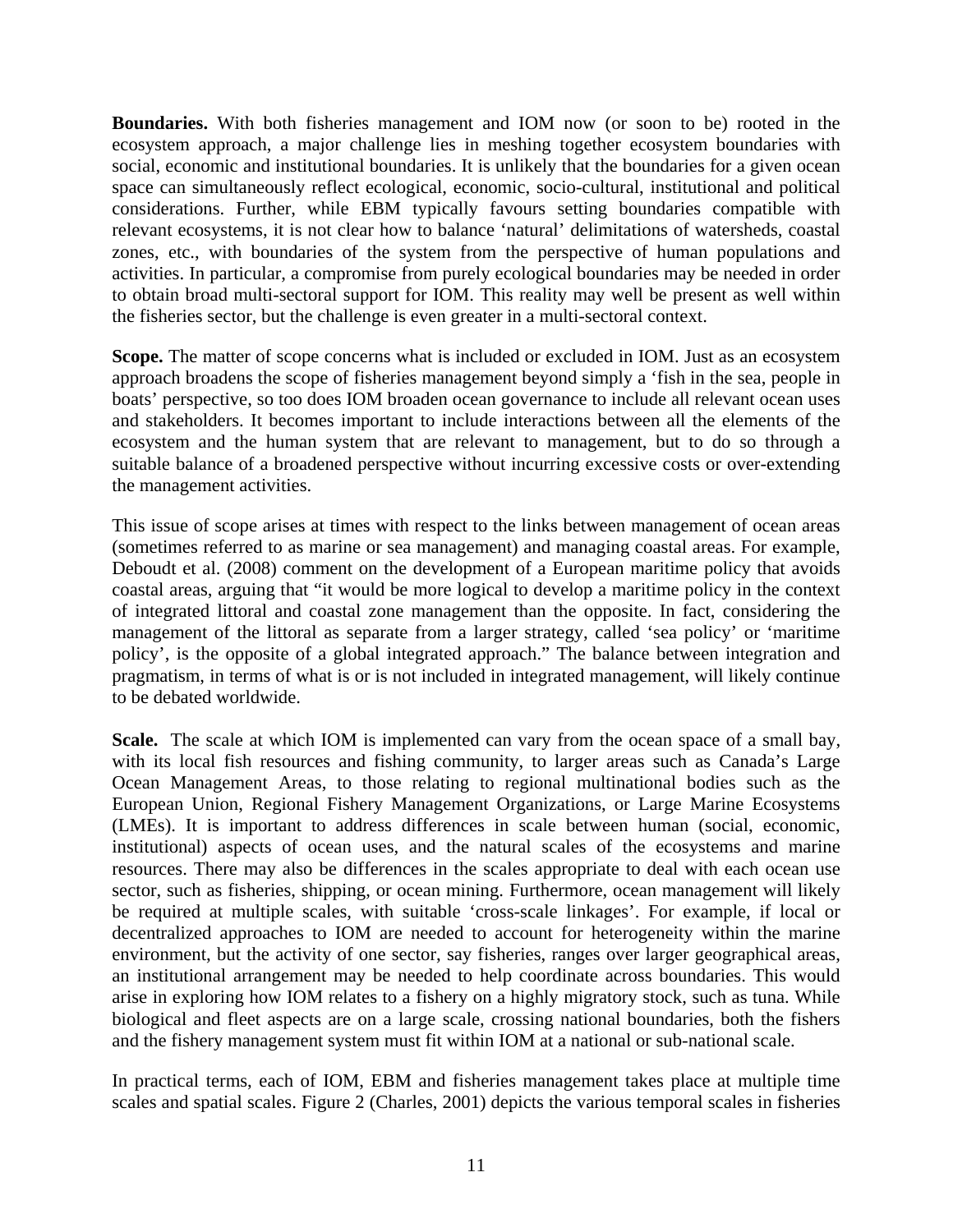management, from daily operational decisions (e.g. relating to enforcement effort) through to medium-term tactical aspects and long-term strategic choices (e.g. with respect to policy directions). In considering how IOM and/or EAF may impact on and support fisheries management, each temporal scale should be addressed. While certainly any moves to connect IOM and fisheries will involve policy and governance aspects, the multi-sectoral and multistakeholder processes in IOM will also affect short- and medium-term management (e.g., in relation to the relationship between fishery closures and marine protected areas).

Figure 3 (Charles, 2001) shows the range of spatial scales in fisheries, from local (a fishing community and nearby fishing ground) to large-scale (encompassing multiple ecosystems, or a specific large marine ecosystem, and/or multi-national management). As Norse (2010: p.187) notes, creating a spatial integrated management plan, one that facilitates ecosystem-based management, "requires planning on a scale that works for management: If it is too big, we miss crucial details; if too small, we have an unwieldy number of decision-making groups".

| Dailv             | In-Season                 | Annual                | Multi-Year              | Long Term                | Time  |
|-------------------|---------------------------|-----------------------|-------------------------|--------------------------|-------|
|                   | Operational<br>Management |                       | Tactical<br>Management  | Strategic<br>Management  | Scale |
|                   |                           |                       |                         |                          |       |
| Local<br>Openings | Catch<br>Monitoring       | Setting<br><b>TAC</b> | Management<br>Portfolio | Objectives<br>and Policy |       |

Figure 2. Temporal scales in fisheries management (from Charles, 2001).



Figure 3. Spatial scales in fisheries management (from Charles, 2001).

Both EAF and IOM are applicable at a variety of spatial and organizational scales, since their key features – a multi-sectoral approach, and an ecosystem-based focus on a specific spatial area – can be applied at multiple scales, depending on the particular situation. At a large scale, initiatives in several parts of the world focus around Large Marine Ecosystems, or LMEs, which are usually multi-national areas of ocean space in which countries agree to undertake data collection and management initiatives to deal with ecosystem health and coordination of economic uses (e.g., Sherman and Hempel, 2008). In these cases, various processes of data collection and analysis are typically undertaken to provide a knowledge baseline which is then applied to large-scale planning exercises. While these and similar large-scale initiatives have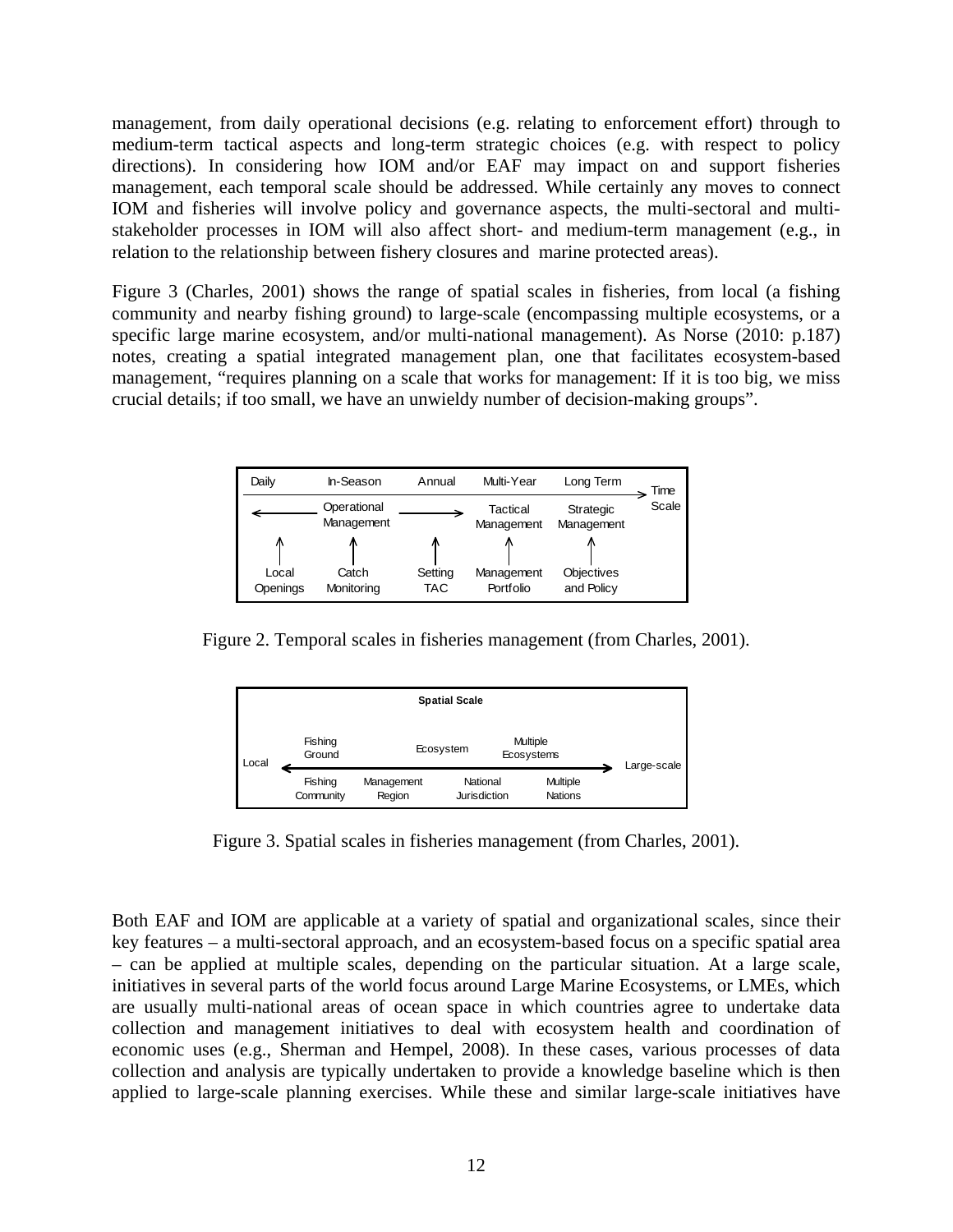tended to dominate attention in recent years, a balanced implementation of integrated ecosystem approaches across scales, including the local level, may best meet international commitments to the 'principle of participatory governance' (UNEP 2009) as well as producing practical benefits at multiple scales. Specifically, a small-scale community-based approach to IOM (and coastal management) typically involves either a devolution or assignment of authority to the local level (e.g. to coastal municipalities), or a formal co-management arrangement of sharing in responsibilities, given that responsibility for ocean use decision-making is, in many jurisdictions, held at the level of a national or sub-national government (Charles et al., 2010).

Implementing IOM, and marine spatial planning, at a local level has the potential to improve management effectiveness by better utilizing local knowledge as well as scientific information, through community collaboration and participatory research, and by drawing on the strengths of local institutions, as well as the enthusiasm for local ecosystems, to improve efficiency through better compliance. For example, in the community of Eastport (Newfoundland, Canada), fishers partnered with government and universities to improve ocean habitat and lobster stocks, leading to an official MPA in the context of ocean management. On the other side of Canada, the West Coast Vancouver Island Aquatic Management Board is engaged in a locally-driven governmentsupported process of integrated planning for coastal and marine areas, including both community-scale and large-scale activities (Pinkerton et al., 2005).

To effectively achieve a local approach to IOM (and MSP), governments must pay attention to five key challenges that can limit the success of decentralized planning and management processes (Charles et al., 2010):

- *Scale mis-match* may lead to large-scale initiatives not being compatible with the needs and aspirations of those in local areas;
- *Values mis-match* may arise if government priorities are not connected well with values at the community level;
- *Goals mis-match* may occur between government and community (e.g., interdepartmental integration as a government goal, while that of the communities is livelihood integration);
- *Leadership* may be lacking if community leaders are not yet empowered in an IOM context, in which case governmental support and capacity building may be needed;
- *Equity issues* can play a major role, if the benefits and costs are not proportionate across the economic sectors and across local communities.

To deal with these challenges, governments must (a) ensure governance is participatory, (b) provide the legal and policy 'space' for local initiative, as well as concrete support, and (c) balance goals, temporal scales, geographic and administrative scales. The latter requires learning how to effectively 'scale up' and 'scale down' in order to find the best form of integrated management across multiple scales, and particularly so community-level and government-level processes match up effectively.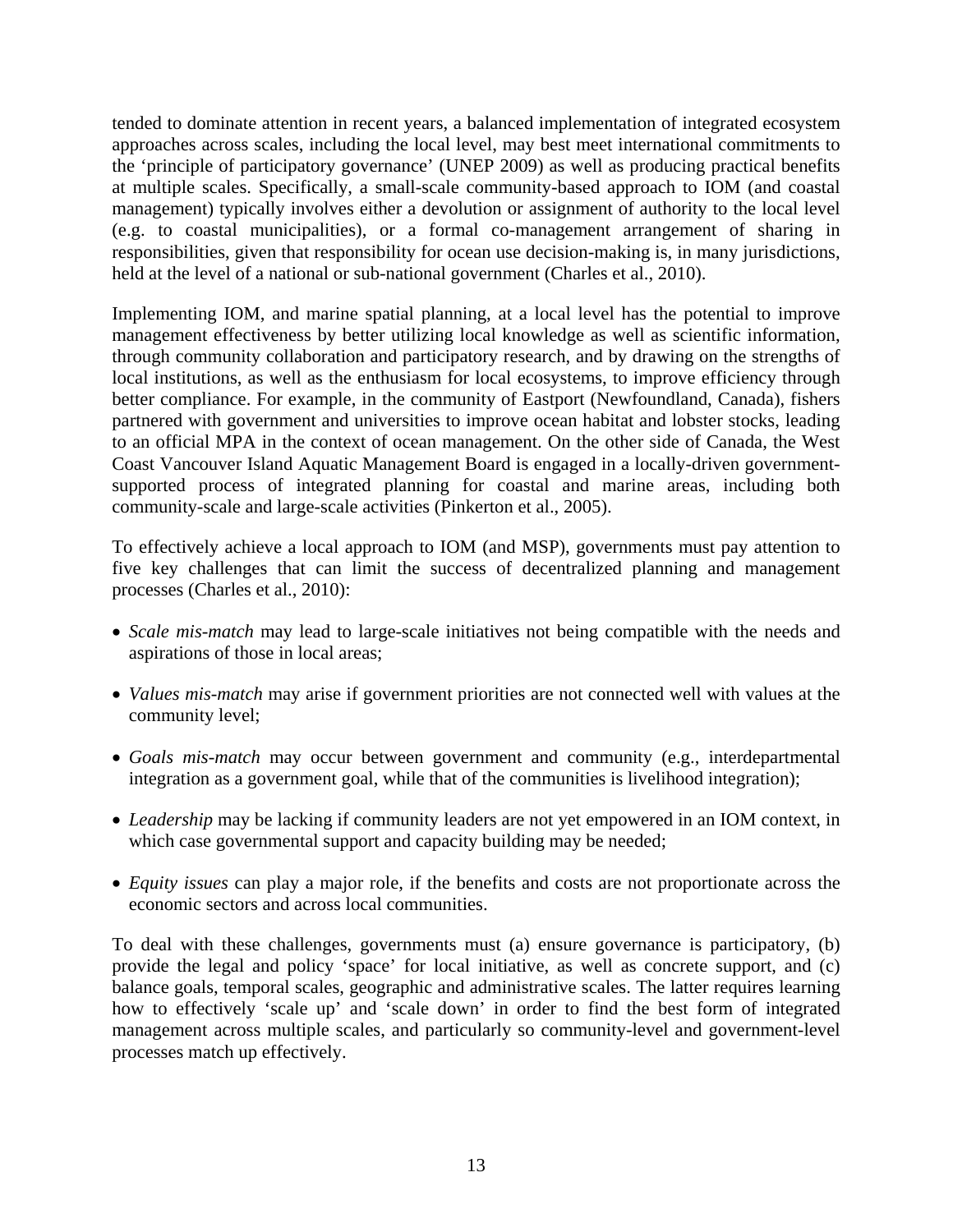#### **2.2 Instruments and institutions for IOM**

A variety of practical instruments and institutional arrangements are available for effective governance and management of marine ecosystems. These contribute in diverse ways to the management of ocean natural resources, to addressing user conflicts, and to the efficient allocation among users of available space and resources. Here we focus on three of these: ocean zoning, rights-based approaches, and governance institutions.

#### *(a) Ocean zoning*

Ehler and Douvere (2009) describe ocean zoning as:

"An important regulatory measure to implement comprehensive marine spatial management plans usually through a zoning map or maps and regulations for some or all areas of a marine region. Ocean zoning is an effective tool of MSP."

The IOC's MSP initiative (IOC, 2011) notes that:

"…zoning plans and regulations are one of a set of management measures for implementing marine spatial planning. Zoning plans can then guide the granting or denial of individual permits for the use of marine space."

In an examination of "What role does ocean zoning play in marine spatial planning?", the publication Marine Ecosystems and Management (MEAM, 2011) clarifies the key difference between ocean zoning and MSP:

"In the view of many ocean stakeholders, the terms 'ocean zoning' and 'marine spatial planning' are often taken to mean the same thing: that is, lines on a map showing where some ocean uses are allowed and others are not. However, there are in fact distinctions between the concepts. The most basic is that marine spatial planning (MSP) is the process of planning ocean uses, whereas zoning is a regulatory measure to help implement the results of such planning."

While ocean zoning is thus seen as an inherent component of marine spatial planning, which in turn is part of integrated ocean management, zoning nevertheless has a long history of implementation before either of those concepts (IOM or MSP) were in place. Indeed, as Maria Damanaki, European Commissioner for Maritime Affairs and Fisheries, notes (Marine Ecosystems and Management, 2011):

"Allocating marine areas for a specific purpose, or regulating the activities in a specific area, is nothing new. EU member states have practiced this in different forms for some time. We have marine protected areas, shipping lanes, harbors, sand extraction areas, fishing areas, areas designated for wind energy, etc. These can all be called zones."

Indeed, "ocean space has been regulated or allocated in a number of different ways", but "this has been done predominantly within individual economic sectors" (Douvere, 2008). This author proceeds to describe single-sector zoning examples, such as "ship channels, disposal areas, military security zones, concession zones for mineral extraction, aquaculture sites, and most recently marine protected areas".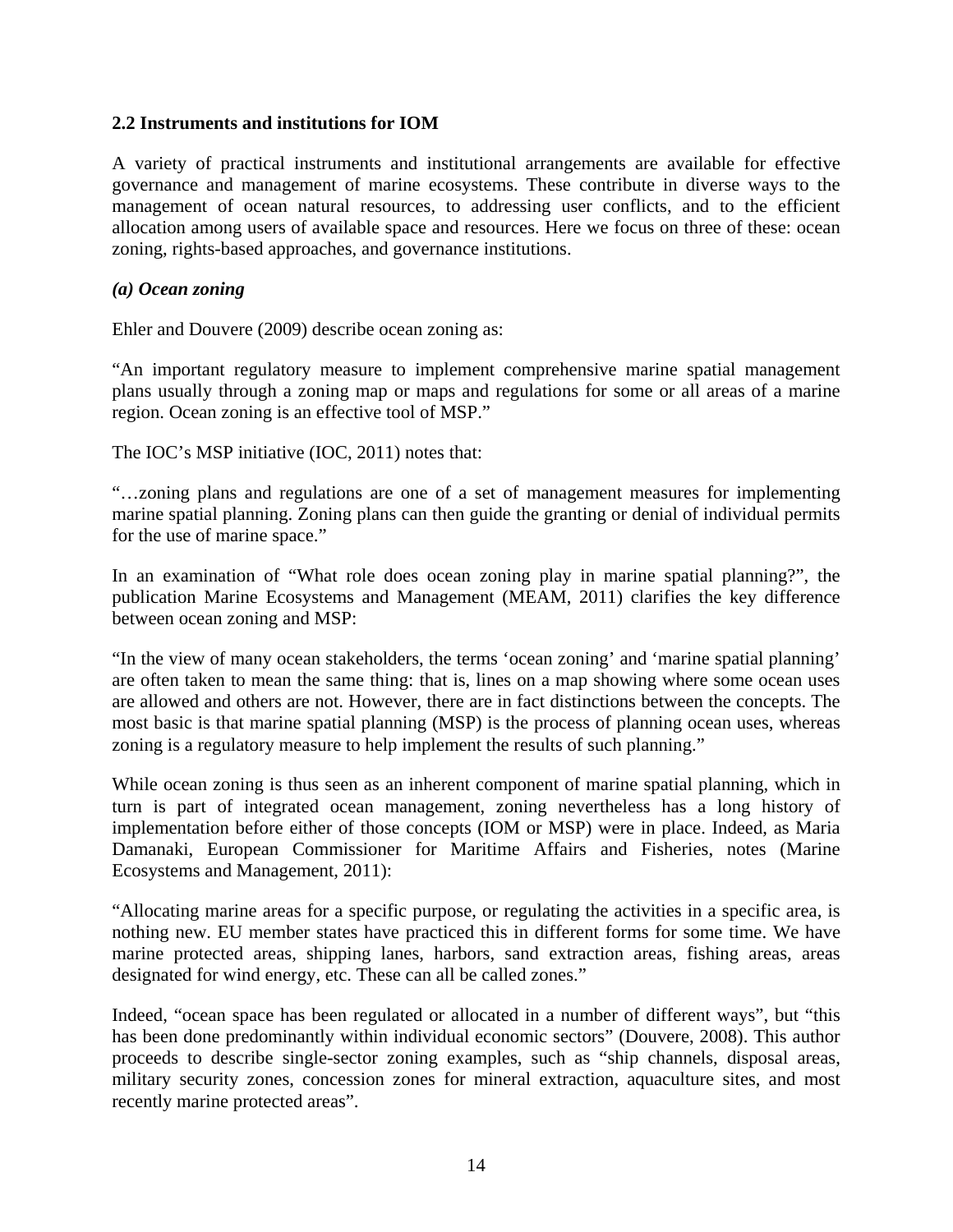Two of the best-known examples of ocean zoning, both with a substantial history, arise at very different scales – the Great Barrier Reef Marine Park (GBRMP) in Australia, and the small community of Soufriere in the Caribbean island state of St. Lucia. In Australia, "over the last 30 years, the GBRMP has successfully established a multiple-use spatial management approach that allows both high levels of environmental protection and a wide range of human activities" (Day 2008). In place now is a comprehensive spatial zoning arrangement that has received the broad endorsement of multiple stakeholders.

On a smaller scale, Soufriere worked with officials of the national government, and with external funding, to bring together the community's various ocean users (local fishers, tourism operators, and others) to develop a 'spatial management plan' for the neighbouring ocean areas. The key outcome was an ocean zoning arrangement, through which all were able to agree on where each ocean use would be permitted – with specific zones designated for fishing, diving and ecotourism, yacht mooring, coral reef conservation, etc. A local institution, the Soufriere Marine Management Association (SMMA, www.smma.org.lc) was established to manage this community-based local-level implementation of integrated management and planning.

In some jurisdictions, ocean zoning has also been implemented on a national scale. Notably, China has widely implemented a program of 'marine functional zoning' (where the term 'functional' indicates zoning based on the 'functions' of the various ocean uses). For example, its application to the coastal urban region of Xiamen, and its relevance in handling the implications of cumulative environmental impacts, is described in Xue et al. (2004). This broad effort of ocean zoning is considered a positive initiative. Indeed, Chua et al. (2006) state that this process in Xiamen "has made significant achievements in terms of environmental improvements and socioeconomic benefits over a decade of concerted efforts of the municipal government and the stakeholders". However, concerns have been expressed about whether enforcement has been adequate (MEAM, 2011).

In other locations, however, it has been the subject of much debate, largely due to actual or anticipated concerns among stakeholders. MEAM (2011) discusses how in the United States, marine spatial planning is being advocated by the national government, but efforts are made there to portray MSP as a planning exercise differentiated from zoning. There can be a fear on the part of governments to even discuss the idea of ocean zoning; for example, when a Canadian workshop (Doherty, 2005) was organized to explore ocean zoning as a tool for the Northwest Atlantic, the government's Department of Fisheries and Oceans declined to be listed as a sponsor of the event, apparently reluctant to be seen as associated with the event.

The knowledge needs and implementation methods for ocean zoning can vary widely from case to case. In considering the information base needed to develop and assess ocean zoning options, the above-noted workshop (Doherty, 2005) highlighted the need to understand several specific aspects, including:

- The ecology of the region (i.e., eco-boundaries at various scales), ecosystem components, existing sectoral zones and intensity of human uses;
- The range of zoning options, including voluntary, non-regulatory-based zoning versus regulatory-based zoning;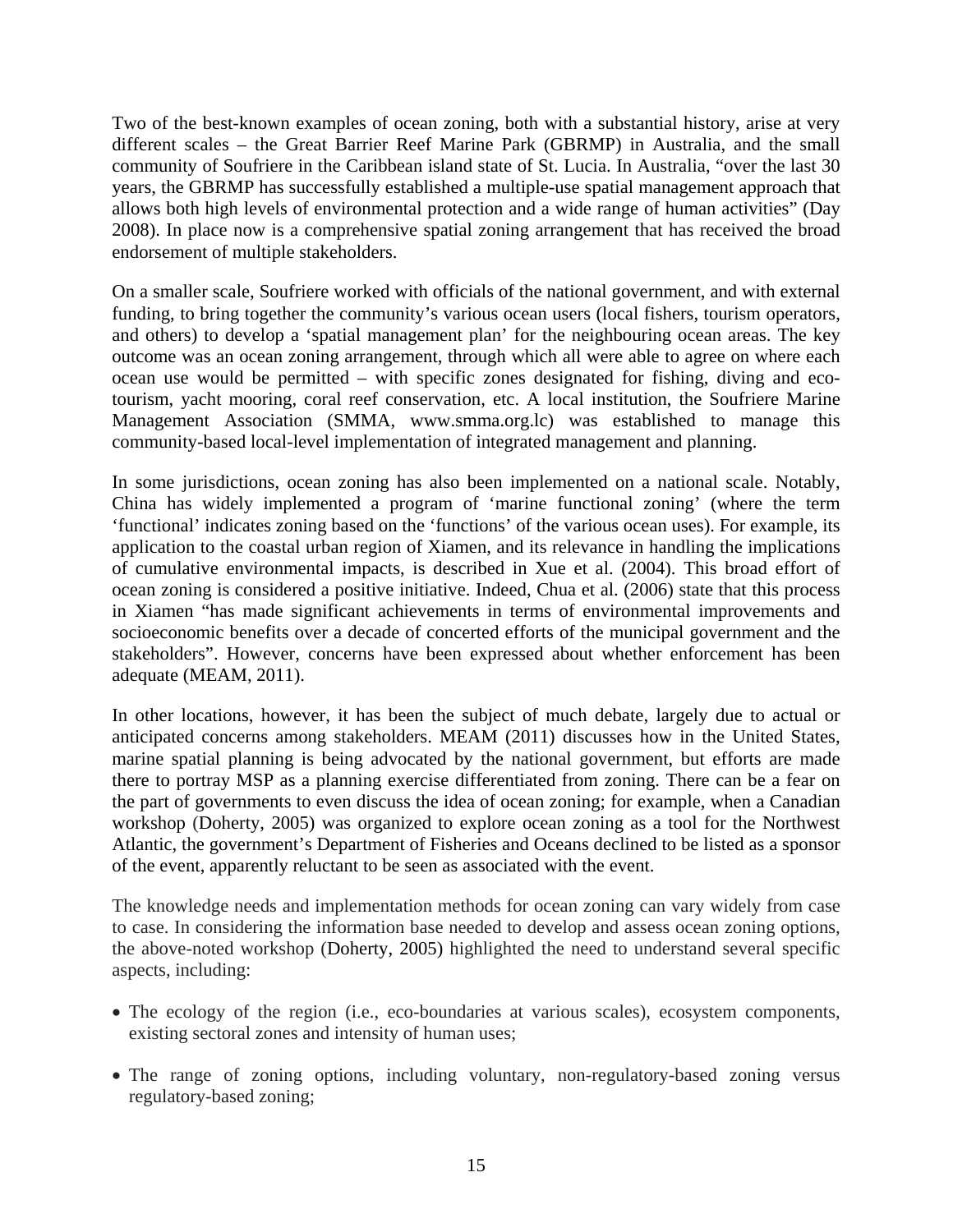- The legal and jurisdictional implications of ocean zoning;
- Issues of scale: which approaches work for all scales versus those for specific scales;
- Costs, benefits and effectiveness of zoning, as well as socioeconomic considerations;
- Best practices and 'lessons learned' on engaging stakeholders in zoning initiatives;
- Levels of risk associated with ocean uses, based on robustness/vulnerability analysis.

Methods potentially useful in initiating and monitoring ocean zoning include (Doherty, 2005): (a) use of indicators to evaluate zoning, including within regulatory zones of MPAs and 'generic indicators' for larger scale, non-regulatory zones; (b) analyzing and modeling zoning options as part of a coordinated geomatic evaluation; and (c) coordinated data acquisition to ensure that data only need be collected once and can be used for multiple purposes.

A final point here concerns the connection of marine protected areas to ocean zoning. While IOM, MSP and zoning may be implemented without necessarily incorporating MPAs, on the other hand, the existence of any MPA necessarily implies an IOM/MSP/zoning arrangement of some sort, even if only in the vicinity of the MPA. An MPA is inherently spatial in nature (as it is defined for a certain ocean space), and requires management measures to be put in place within it, so that by definition, there is spatial management involved. Furthermore, as an MPA inherently involves stronger restrictions within than outside it, there is at least implicit zoning involved.

# *(b) Governance institutions and rights-based approaches*

Implementing IOM in a multi-sectoral context, as for EAF within the fishery sector, implies a range of changes as part of national policy measures, such as: (1) changing policies to include ecosystem-oriented and precautionary approaches, and (2) increasing stakeholder involvement in management and governance. Finding the right governance institutions can be a crucial part of this. In most cases, and at whatever scale IOM is put in place, there will be specific tasks of creating multi-disciplinary and/or inter-sectoral advisory groups/committees, and other mechanisms for consultation and decision making. At a large scale, such as large marine ecosystems, institutional means are needed to participate in multi-country projects, while community-based management institutions may be needed at the local level (De Young et al., 2008).

The value of implementing an integrated area-based approach is highlighted, in the United States context, by Davis (2003, p.340): "By using distinct geographic areas as management units, policymakers might simultaneously deal with multiple objectives, address interrelated uses and resources, and integrate stakeholders and management authorities within ecosystem-based boundaries". The author goes on (p.353) to indicate that "area-based approaches hold particular promise because of their potential value in integrating single-purpose and sectoral laws and regulations" which "are unlikely to offer the advantages of area-based approaches over statewide laws and regulations".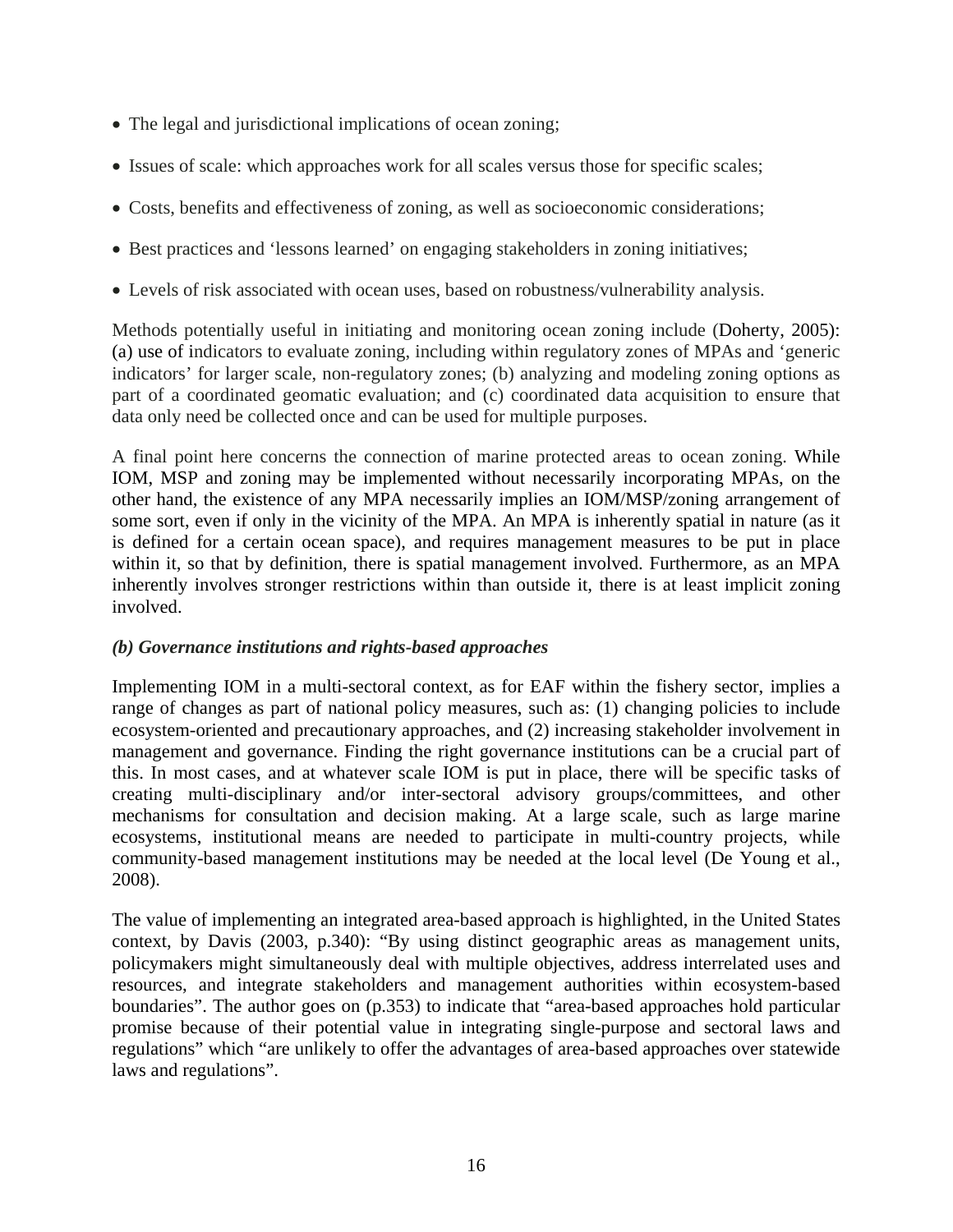Another key rationale for integrated management is to provide a mechanism to better monitor and manage the cumulative impacts of the full range of ocean uses (Xue et al., 2004). Within the fishery sector, such cumulative effects are considered in the context of so-called 'integrated' fisheries management plans (as are used in Canada, where the idea is to take into account the various interactions among fisheries and with the marine habitat). However, a single-sector approach clearly cannot fully deal with all cumulative impacts from all sectors. As Day (2008) notes, "The cumulative impacts of many small decisions… are real issues for both managers and decisionmakers, particularly those involved in marine spatial management. Unfortunately worldwide, most legislation for marine management does not have suitable provisions for cumulative impacts, since historically it has been based upon single-issue statutes." This, then, is a significant goal of IOM.

A specific element of governance that could be utilized in shifting to IOM is the use of rightsbased approaches, which are being discussed, and utilized, increasingly as a mechanism for the governance of environmental and natural resources. Such approaches involve the specification of management rights and use rights (Charles, 2001; 2009). Management rights specify who can be involved in decision making regarding the use and conservation of specific natural resources and/or ocean spaces, while use rights define which stakeholders have access to those natural resources or ocean spaces, and possibly the quantitative levels of use that are permitted (e.g. relating to fishing effort or catch).

Use rights systems, which are becoming widely acknowledged as important to the well-being of fisheries (Charles, 2002, 2009), could be applied in a parallel manner to multi-sectoral ocean management. Consider ocean zoning as a tool of ocean management. While zones inherently involve restrictions on the activities permitted in certain locations (and 'who can do what'), they can alternatively be seen as allocating spatial use rights – the right to undertake certain economic activities in certain locations. This re-defining of zoning is analogous to the role of fishery use rights in specifying *rights* to use resources rather than *limitations* on fishing effort or catch. Theory and experience in fisheries indicates that this is more than a mere matter of terminology – focusing on rights rather than restrictions can enhance a sense of responsibility for stewardship of the resources (or ocean spaces), and can create incentives that alter behaviour in directions more compatible with society's goals, notably marine conservation. A good example of this lies in Territorial Use Rights in Fishing (TURFs). Whether rights over ocean space are secure and government-sanctioned (as in coastal Chile – see Defeo and Castilla, 2005) or informal and *de facto* (as in the fishing community of Eastport in Newfoundland, Canada – see Charles and Wilson, 2009), those rights can create strong stewardship and improved sustainability outcomes.

#### **2.3 The role of economics in design and implementation of integrated ocean management**

Economics has a longstanding and well-established role to play in decision making for individual economic sectors, such as fisheries ('fisheries economics') or shipping and marine transportation ('maritime economics'). The basic principles by which economics is useful to such sectors apply as well in the context of integrated management – i.e., to deal with (a) overall optimization of the uses of available spatial and natural resources, and (b) allocation issues relating to access and use of resources and of ocean space. For example, the ideas behind dynamically optimizing the development and use of a specific fishery resource over time can be applied as well to optimizing the dynamics of ocean space use. (Though ocean space, like land but unlike fish, is not a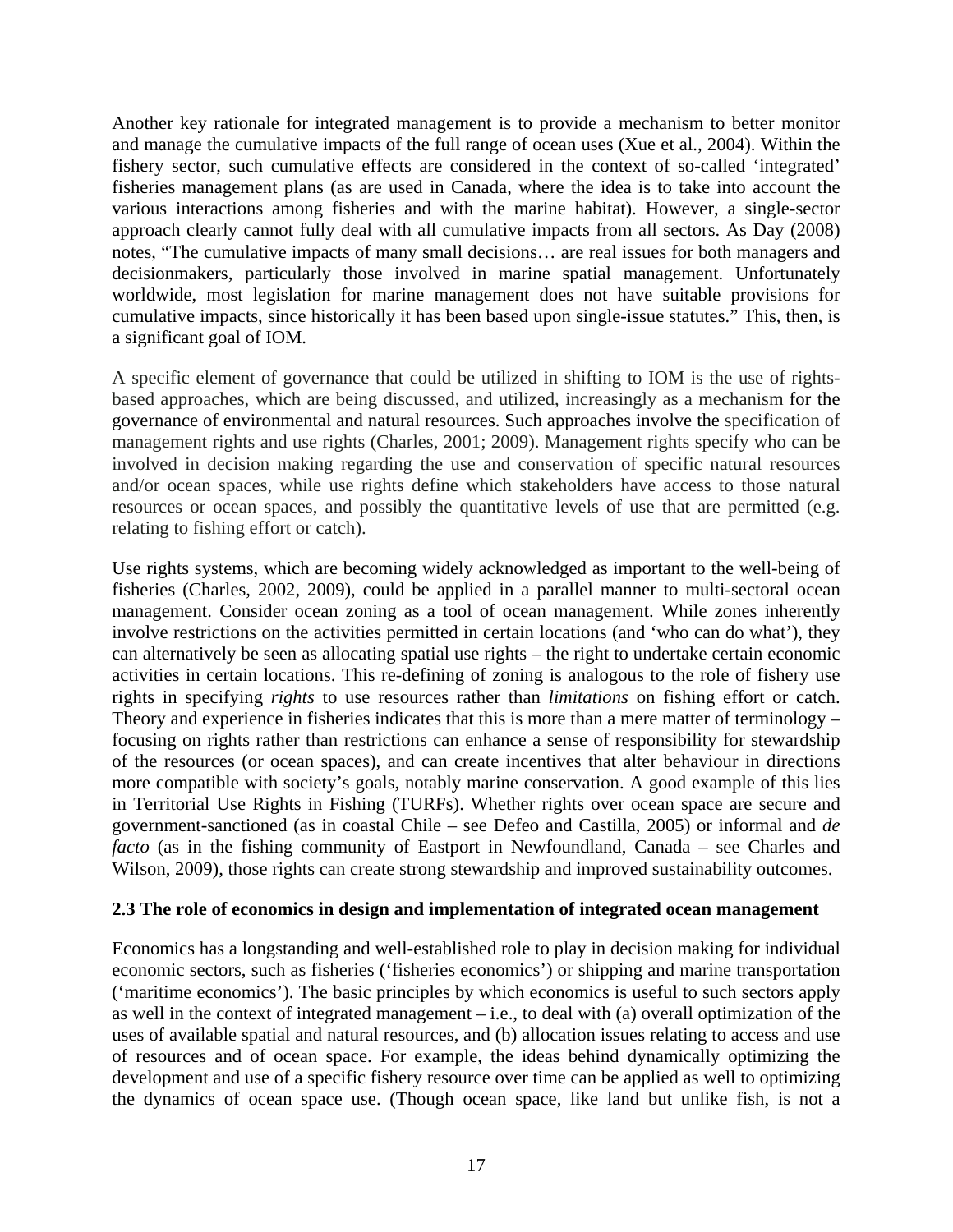'renewable' resource as such, it can be seen as a non-depletable resource, the utilization of which will need to be planned and adjusted over time.) Similarly, and embedded within the above, principles relating to the allocation of fish resources between gear types within a specific fishery can be applied to the higher-level issue of allocating ocean resources between sectors.

IOC (2011) notes several economic- and efficiency-oriented benefits of IOM and MSP, related to the above aspects, as follows:

- "To make efficient use of marine resources—marine resources, including ocean space, are increasingly in short supply. Those that are available should be used to produce goods and services in a sustainable manner";
- "To set priorities—to enable significant inroads to be made into meeting the development objectives of the marine management area in an equitable way, it is necessary to provide a rational basis for setting priorities, and to manage and direct resources to where and when they are needed most";
- "To coordinate actions and investments in space and time to ensure positive effects from those investments, both public and private, and to facilitate complementarity among jurisdictions".

It must be noted, however, that applications of economic approaches to IOM go beyond the above microeconomic considerations of optimizing resource use and allocation. Also important in developing and implementing integrated ocean management is an understanding of economic institutions, and the economics of institutions. Institutional economics and socioeconomics are important in the context of fishery governance, and perhaps even more so for integrated management, where 'good governance' and participatory approaches are accepted as necessary ingredients. Designing effective and efficient frameworks to achieve these goals is a crucial requirement, and one that can benefit from judicious application of economics.

# *(a) Economic analysis for implementation of IOM*

With respect to the implementation of IOM, economic analysis can inform decisions about the relative desirability of the various instruments available, as well as decisions about the details of applying the instruments. For example, if zoning of ocean uses is deemed a desirable route to managing those uses, then it becomes important to achieve a spatial pattern of ocean uses that is generally acceptable and arises out of a transparent and participatory process, and that is also efficient. The latter would include ensuring that the different uses take place in locations where they make economic sense – thus, for instance, one would not want to restrict fishing to places where fish are not found, nor would one allow fishing in ways that cause habitat damage, so that economic benefits cannot be sustained over the long term. Furthermore, decisions relating to the balance between economic sectors – such as the location of ocean-floor communication cables, or of marine protected areas, in relation to fishing grounds – can benefit from economic analysis of the costs and benefits involved.

This approach can be applied, for example, in cases such as the Eastern Scotian Shelf Integrated Management initiative (ESSIM), on Canada's Atlantic coast. A compilation of human use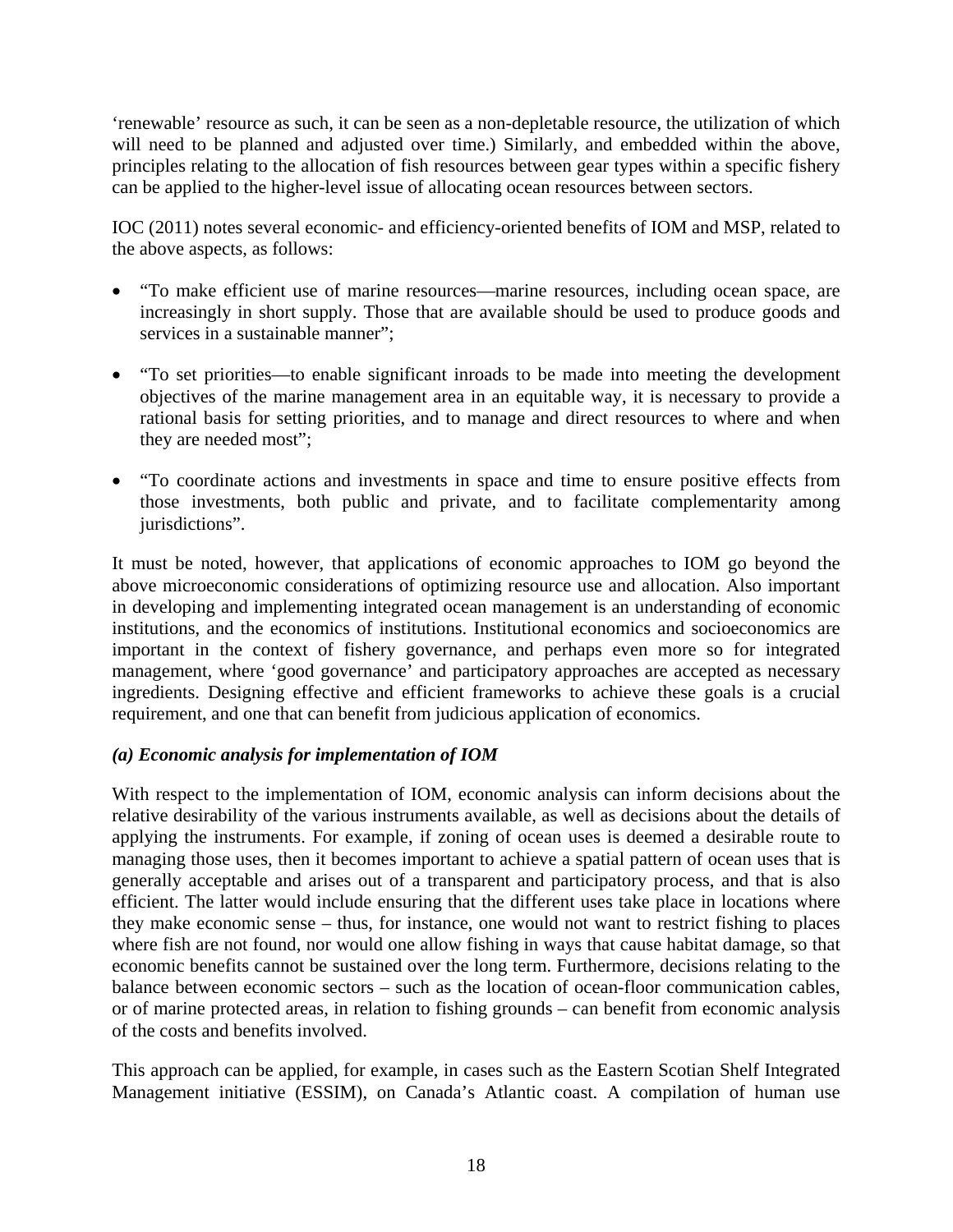objectives (Walmsley, 2005) parallels a corresponding analysis of ecosystem objectives, leading to assessment both of sensitive ecological areas (where ecosystem values may predominate) and of economic activities in the ocean (where mapping of economic values can inform the development of MPAs as well as assist in conflict resolution). The role of fisheries in the area has been of particular importance to this assessment.

Whatever the mix of objectives being pursued, it will be important to assess the extent to which the potential benefits of IOM are being realized, relative to the costs of the management measures. Specifically, there will be direct management costs (additional costs incurred in IOM), as well as opportunity costs (e.g. short-term foregone fishery catches arising from adoption of an ecosystem approach). From a fisheries management perspective, it is important to understand the fishery-related costs and benefits of each IOM instrument, in order to evaluate how well IOM meets objectives, both fishery-related and otherwise.

Furthermore, it is important to examine distributional considerations, since each of the benefits and costs of IOM may impact those affected in differing ways. Often, this will be on a case-bycase basis, although there may be some widely applicable aspects as well. Assessment of distributional impacts involves understanding who is receiving the benefits and who is incurring the costs, as well as how the benefits and costs are distributed spatially (including at local, regional and national levels) and over time.

# *(b) Values and valuation*

Economic valuation is an important tool of IOM. Consider, for example, the growing recognition of a need to incorporate the values of ecosystem services into decision making. This includes both use values and non-use values. The former arises when ecosystems services are used (or interacted with) in a direct manner, whether in an extractive way (e.g., for income or food) or in a non-extractive way (e.g. for observation or recreation). Non-use values, on the other hand, reflect a valuing of indirect services, notably for the supporting and regulating functions of ecosystems, such as maintaining water quality and community traditions (indirect use). Non-use values also include what are called 'option value' and 'existence value' – the former being the value of knowing now that we are maintaining the potential to provide ecosystem services in the future (e.g., in case they are wanted for their direct use in the future) and the latter reflects the value of the ecosystem services due to their simple existence, independently of anyone's current or future uses of these services.

Valuation, as a part of IOM, facilitates an assessment of ocean management options, from a comprehensive perspective of the collective values of a community, or of society as a whole. Potentially, valuation can be carried out as a group process of all stakeholders, and it can help to identify tradeoffs attached to each possible decision, and as a tool for decision-makers in prioritizing available choices.

A cost-benefit framework can be useful for comparing alternative options in ocean management decision making. A choice must be made between approaches based on monetary values and those that allow for a range of values. The former includes a willingness-to-pay methodology (involving estimates of how much people are willing to pay for a service or a change in a service) and includes market-based as well as non-market-based methods. De Young et al.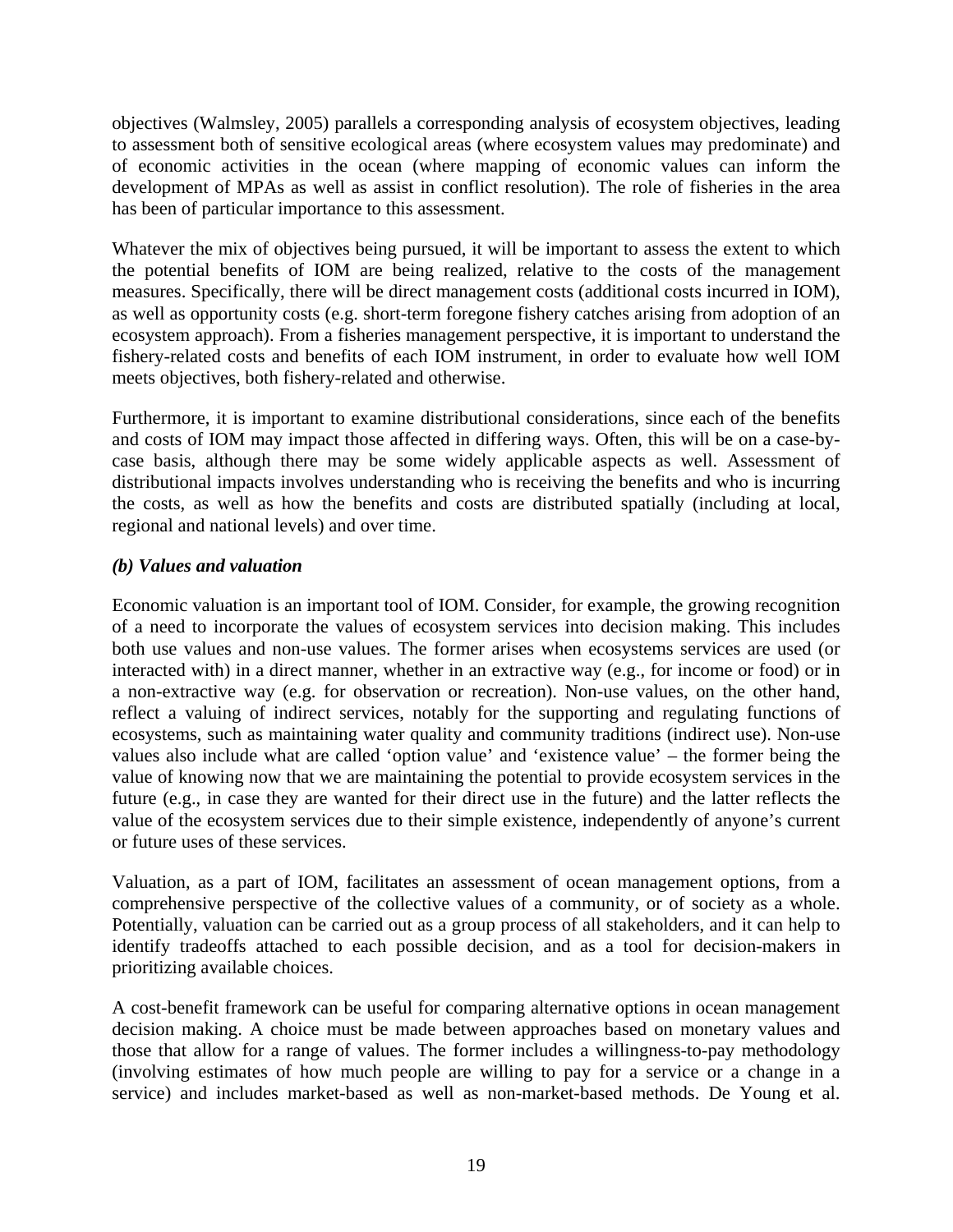(2008) note that "Market-based values are relatively easier to estimate… For example, the value of a healthy bay may be nested within the real estate values surrounding the bay. Additionally, the value of a fishery may be theoretically reflected in the value of the use rights to the fishery." However, they also note that "Non-market-based methods are necessary when the ecosystem service in question is not traded in a market. Examples of such services include the cultural identity of coastal communities, the preservation of ecosystems for their intrinsic value, or changes in water quality."

# *(c) Incentives*

A key focus of modern governance lies in designing incentive arrangements that induce those using natural resources (such as fish) and/or spatial areas (such as a specific coastal zone) to do so in a manner compatible with society's objectives and preferences. Incentives can come in a variety of forms – economic, financial, social, cultural, legal/regulatory and institutional (De Young and Charles, 2009). Here we focus on how economic and financial incentives can be applied in IOM, but it should be noted that (1) regulatory incentives, such as fines, are perhaps the most common measure currently in place, and (2) the very act of bringing stakeholders together around an 'integrated management table' can provide an 'institutional incentive' for cooperative stewardship.

Financial incentive mechanisms are based on the idea of establishing a situation in which economic actors/agents are convinced that it is in their private interest to make the socially correct choices. Without such incentives, market failures will continue to exist, leading to outcomes that are not socially optimal. De Young et al. (2008) note that financial incentives "can be considered in two categories: market-based incentives (e.g. ecolabelling and tradable rights) and nonmarket-based incentives (taxes, subsidies). The distinction is made to reflect the idea that, in the former, a buyer and seller interact in the market to determine the price of a good or service; whereas, in the latter, it is the governmental authority defining and imposing changes to the profit function of the fishery."

It is also possible to consider economic/financial incentives in terms of 'carrots' and 'sticks', i.e. 'positive' incentives (to promote desired behaviour) and 'negative' disincentives (that penalize undesirable behaviour). De Young et al. (2008) note three forms of positive incentives (conservation price differentials such as those arising through eco-certification, bestpractice/conservation payments, and rights-based incentives), indicating that "all of these seek to shift cost and revenue curves with the aim to attaining a socially optimal level of fishing effort." A particular comment might be made about rights-based incentives, in that, while economists often see these as an economic instrument, they are in fact broader in nature, relating to social and institutional considerations as well. For example, ocean zoning, if implemented suitably, may be seen as creating rights-based incentives by allocating use rights over ocean space. Apart from that example, positive economic incentives in general have not been widely applied to date in an IOM context (i.e. beyond a sectoral approach).

Economic disincentives seek to reduce the level of undesirable behaviour not through fines *per se*, but rather through monetary payments for legal activity, to explicitly compensate for negative effects on the ecosystem or on other people (externalities). Tools for this include cost recovery approaches, payments for resource use (such as royalties, taxes and use rights fees) and payments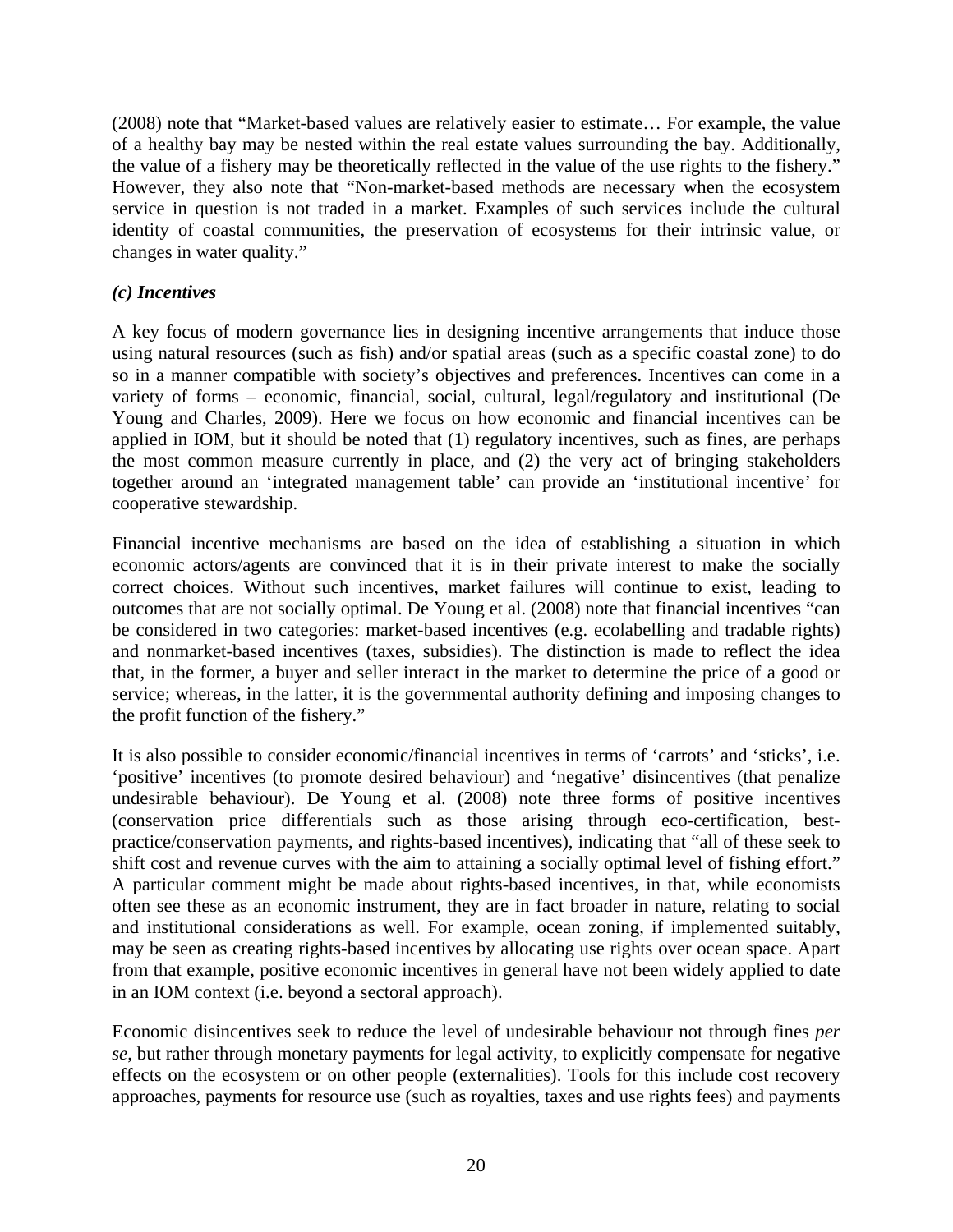for environmental damage prevention or alleviation (e.g. based on a 'polluter pay' principle). Such disincentives typically complement regulatory methods in correcting for existing market failures, by internalizing into the production decision-making process the externalities of natural resource use and of negative impacts on the ecosystem. Specific examples could include fees for the public (and notably tourists) to use marine parks or protected areas, or fishery license fees that can compensate for resource extraction and for ecosystem impacts of fishing.

### **3. Fisheries and Integrated Ocean Management**

While integrated ocean management (and its components, such as marine spatial planning) may often be motivated by a general sense of the need for multi-sectoral planning and management within ocean environments, there may also be specific motivations. These may come from a single sector, from interactions between economic sectors, or from a tension arising between marine conservation and exploitation (e.g., relating to biodiversity loss versus economic gain). Thus IOM, even though inherently multi-sectoral in nature, may provide a mechanism within which to deal with direct fishery-related goals – for example, as a vehicle to delineate sensitive marine habitats where certain forms of fishing may not be allowed. IOM could alternatively be implemented with an emphasis on other economic sectors (e.g. tourism, recreation), on marine conservation and biodiversity goals, or on other values in the marine environment – but these will likely indirectly affect fisheries, even if no fishery-specific objectives are in place.

The motivation to link IOM and fisheries management arises as well if we start from a fisheries perspective and consider the implications of broadening an ecosystem approach beyond single fisheries. In this regard, Fletcher (2005, p.32) suggests:

"What is now needed is a framework that can deal with cross-fishery issues (such as cumulative impacts and allocation amongst groups) up to multisector analyses within the bioregion, leading to regional marine planning which is synonymous with Integrated Ocean Management."

In either view, attention must be paid to the possible *impacts* IOM has on fisheries. A common occurrence of this lies in the effects of MPAs implemented as part of IOM – those effects may be positive (e.g. long-term increased biomass) or negative (e.g. decreased short-term yields). While typically IOM is not designed to serve fisheries management goals *per se*, there may be some attention paid to fishery management needs, and indeed, whether an entirely new IOM is being undertaken or current arrangements are being adapted, it can be useful to focus on opportunities to consider the role of IOM in meeting fisheries management objectives, and conversely.

In implementing IOM, it will be important to assess the extent to which the potential benefits are being realized, relative to the costs that will likely arise – including direct management costs (additional costs incurred to undertake IOM), as well as opportunity costs (e.g. as a result of restrictions put in place through the process). With respect to fisheries management, it will be important to understand the balance of costs and benefits involved with the use of IOM, in comparison with other more specifically fishery-focused management tools. Equally, it is important to examine distributional considerations, since the benefits and costs of IOM may impact each of those affected in differing ways. This involves assessing (1) who is receiving the benefits and who is incurring the costs, as well as (2) how benefits and costs are distributed spatially (including at local, regional and national levels) and over time.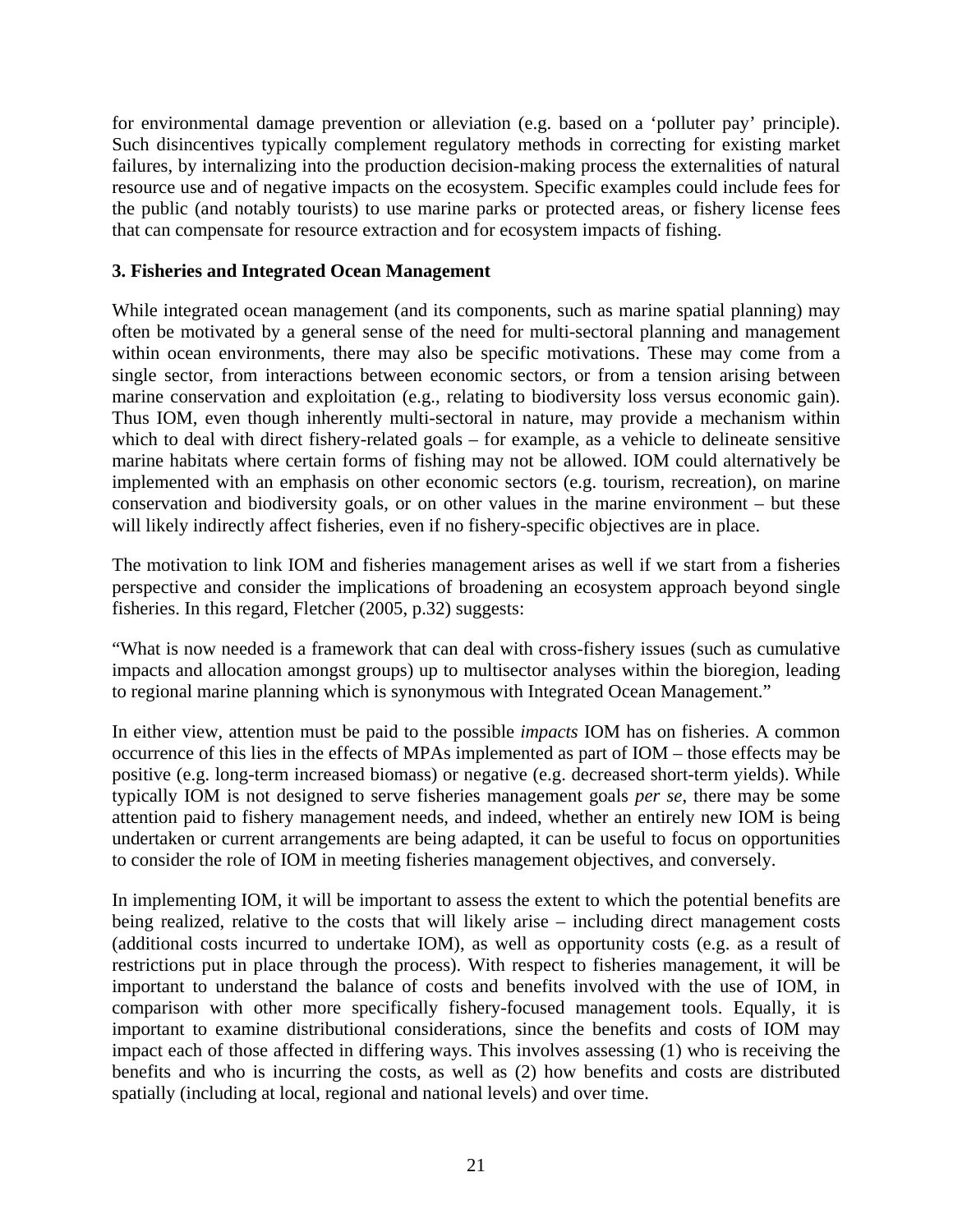# **3.1 Linking Integrated Ocean Management and Fisheries Management/Governance**

### *(a) Linking through Objectives*

While the objectives being pursued in fisheries management may differ from those in the multisectoral environment of ocean management, there are likely to be strong similarities, if both are based on values of sustainable development. For example, with the increasing emphasis on ecosystem-based management for all ocean use sectors, ecosystem objectives being pursued in managing fisheries may mesh closely with those for IOM.

For example, one tool of IOM may be the use of marine protected areas – if MPAs are implemented through a suitable design with fisheries management in mind, there may be choices made that explicitly lead to improved long-term fish yields by protecting spawning fish. At the same time, there may be conflicting goals in some cases, notably in terms of the compromises required between sectors in a multi-sectoral context. If MPAs are implemented with an emphasis on non-fishery marine conservation and biodiversity goals, on other economic sectors (e.g. tourism, recreation), or on other values in the marine environment, there will likely be effects on fisheries, in which case attention focuses on whether the *impacts* of the MPA on fisheries help (or hinder) achievement of fisheries management goals. Such impacts may be positive (e.g. longterm increased biomass) or negative (e.g. decreased short-term yields).

### *(b) Linking through Spatial Management*

Fisheries management is likely to fail if it ignores the spatial heterogeneity of fish stocks, fishing fleets and fishing communities. For this reason, spatial management tools are well-established in fisheries management, alongside the usual range of effort/input controls, quota/output controls, and technical measures. Spatial management measures are those that specify certain sub-areas for differential treatment, in contrast to other measures that apply throughout the jurisdiction or management area in question, whether the EEZ of a nation or an entire statistical area designated by a regional fishery organization. Consider three examples of spatial management measures:

- Fishery 'closed areas' (e.g., to protect spawning or juvenile fish) are among the most common management tools, and are spatial in nature because they are implemented within certain defined sub-areas of a given jurisdiction or management area.
- Patchworks of area-specific restrictions have often developed, in which a range of spatial restrictions are imposed on specific fishery sectors (e.g. recreational), or specific modes of production (e.g. to separate large-scale or industrial fleets from small-scale ones) and gear types (e.g. bottom trawling). These systems of spatial measures often involve a wide variety of restrictions, with the measures put in place for varying purposes, e.g. for conservation, habitat protection, allocation and/or conflict resolution.
- Spatial management may arise through access (use) rights can play a large role in managing many fisheries. For example, as discussed earlier, territorial use rights in fishing (TURFs) are spatial management measures found around the world (Christy 1982; Charles 2001). In Chile the Management and Exploitation Areas for Benthic Fisheries (MEABR) are TURFs that are well supported through legislation (Defeo and Castilla, 2005).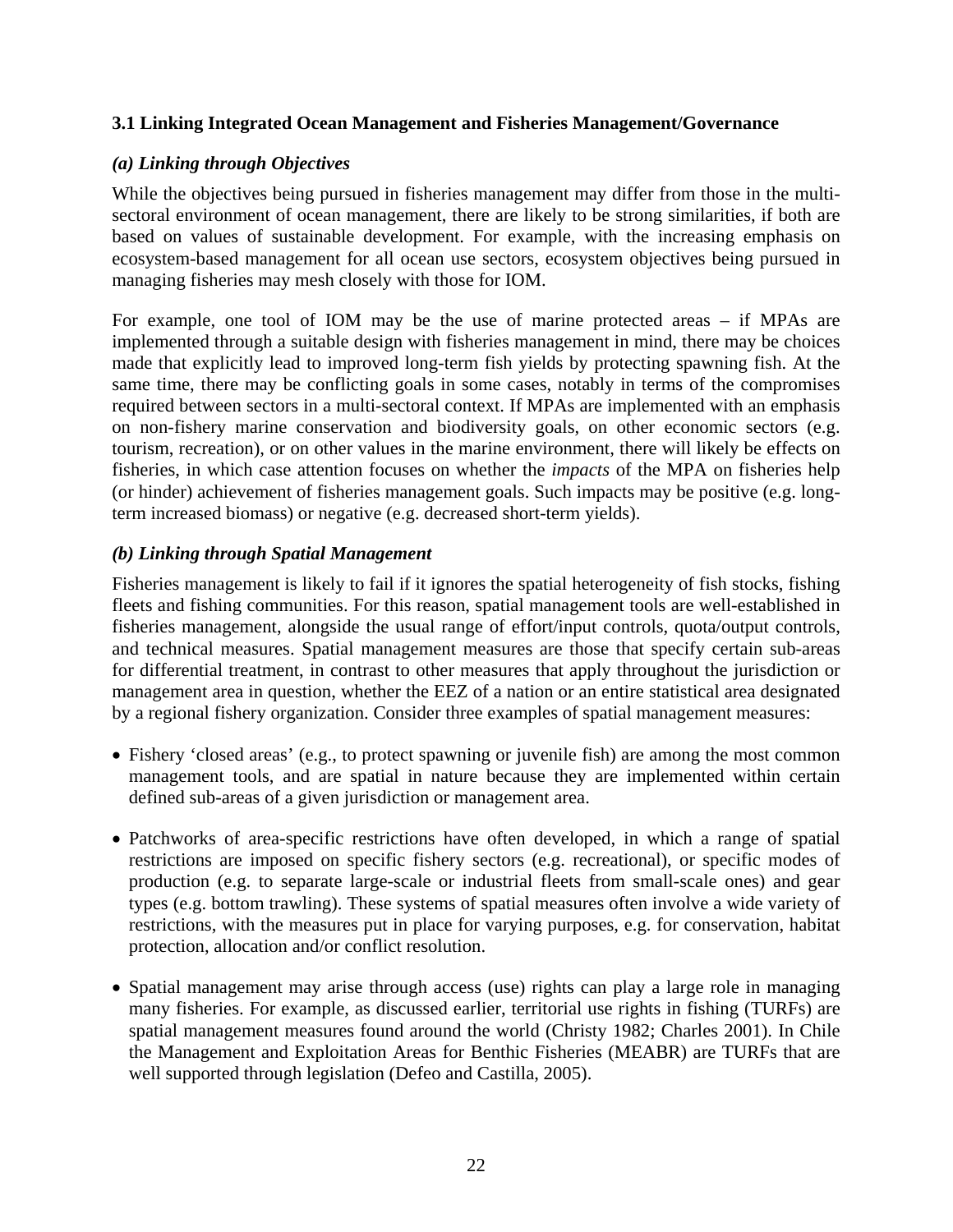Like fisheries management, IOM typically involves dealing with heterogeneity across a welldefined region of ocean space, and utilizing elements of spatial management. Indeed, the IOM (and MSP) 'toolkit' of spatial management overlaps with the corresponding 'toolkit' of fisheries management. However, IOM's spatial tools are often broader in scope. Thus, from the multisectoral and ecosystem-based perspectives of IOM, fishery closed areas (which are typically narrowly-targeted, with the goal of protecting and conserving a specific stock) may provide indirect ecosystem benefits, but cannot be expected to provide comprehensive protection or management of the designated spatial area (nor of the full ecosystem, however defined). On the other hand, the other two fishery examples above – the 'patchworks of area-specific restrictions' and the TURFs found in many locations worldwide – have IOM counterparts in comprehensive ocean zoning and in multi-sectoral rights-based approaches.

### *(c) Linking through the Ecosystem Approach to Fisheries*

A key part of IOM is the identification and protection, on a spatial basis, of certain crucial components of marine areas. As noted earlier, the Ecosystem Approach to Fisheries (EAF). The EAF broadens the thinking on fisheries management, and on the utilization of fisheries, by placing the fishery within the context of the surrounding ecosystem, as well as by incorporating relevant human interactions (e.g. FAO 2003, Garcia et al., 2003). From the perspective of EAF, it is important for fisheries management to take into account the impacts of fishing on the ecosystem, and conversely, the impacts of the ecosystem and of other human uses of that ecosystem, on fisheries. This draws logical connections with multi-sectoral IOM, since clearly fisheries are not alone in contributing to the cumulative effects of the various ocean use sectors on marine ecosystems. Furthermore, emerging approaches to management such as a focus on robust portfolios of management tools and on incorporating methods of risk assessment (e.g., Charles, 2008) can be applied both to fisheries and to IOM within an ecosystem context.

# *(d) Linking through Policy*

Fisheries and their management have long had to deal with interactions, competition and conflict with other economic sectors, as well as other interested stakeholders (Charles 1992). At the same time, fisheries are dealing with a new internal emphasis on ecosystem-based management. Both these realities – multi-sectoral and ecosystem-based – must be reinforced and institutionalized as Integrated Ocean Management develops. The particular integration of IOM and fishery policy frameworks is evolving. Certain recurring aspects of a policy and institutional nature need to be understood to provide a larger understanding of how IOM, marine conservation and fisheries management inter-relate. For example, it is important to understand which government departments/agencies are involved in or responsible for IOM, what policy context is governing the development of IOM policy and its implementation, the spatial dimensions of the jurisdiction's IOM initiatives and of its principal fisheries, the range of existing spatially managed ocean areas and how these relate to both fisheries management and IOM, the extent of application and incorporation of IOM (and its constituents, multi-sectoral planning and EBM) within fisheries policy, and whether wider ocean/coastal management regimes are in place. These linkages are important to know in a given situation, but further, an assessment of the international diversity with which IOM and fishery policy interacts (across relevant countries, regions, sub-national jurisdictions and/or organizations) could lead to insights into 'best practices' in connecting IOM and fisheries management.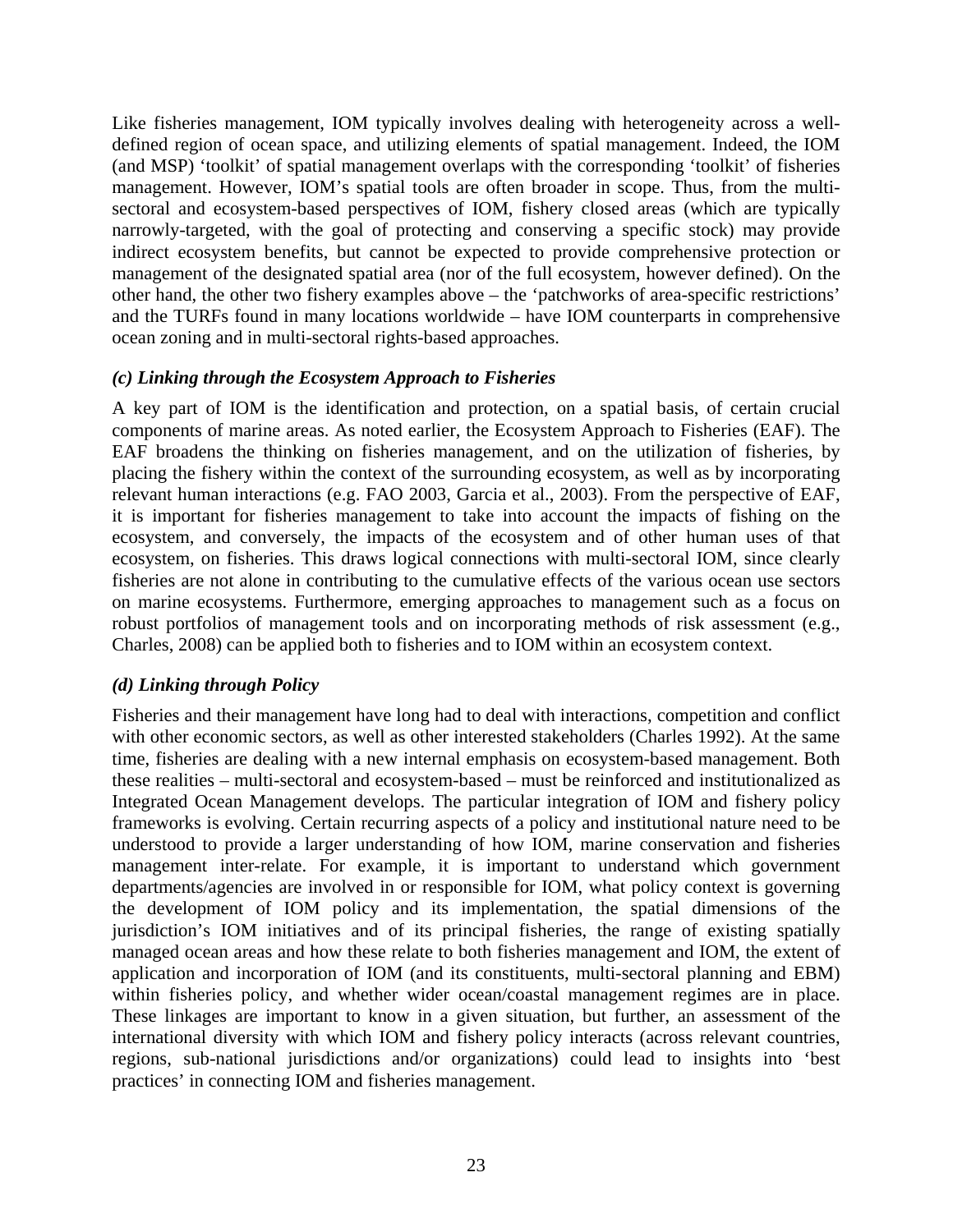# *(e) Linking through Governance Principles*

Certain key governance-related thrusts, ones that have become prominent in a wide range of spatial, environmental and natural resource related areas, apply equally to fisheries management and integrated ocean management. Some of these are as follows:

- 1. Precautionary approach
- 2. Adaptive management
- 3. Participatory governance
- 4. Systems perspective
- 5. Emphasis on appropriate rights, incentives and institutions
- 6. Comprehensive/integrated information use and monitoring

**Interactions of Integrated Ocean Management and Fisheries Management** 

(adapted from Charles and Sanders, 2007)

- What societal objectives are being pursued with respect to (1) fisheries, and (2) IOM?
- What international goals or commitments drive and/or constrain these objectives?
- For the specific context being considered, what are the appropriate tools of IOM and of fisheries management? Are spatial management measures potentially feasible and beneficial (e.g. from a biological/species and a governance perspective)? Is there a need for an overall policy or plan for use of spatial restrictions within the EEZ? Is IOM suitably linked to development of the Ecosystem Approach to Fisheries?
- What is the appropriate scale for IOM in the given circumstances? What is the role of largescale spatial management, notably Large Marine Ecosystems (LME), and under what circumstances is such management feasible?
- What mechanisms can assist in identifying legal/institutional goals for IOM? Is there integration with fisheries management goals? If not, would this integration be beneficial?
- What knowledge base is available? Can available knowledge be 'scaled up' or vice versa, as needed? What institution or mechanism should do this? What research is needed?
- For specific nations, which ministry is responsible for IOM and which is responsible for fisheries management? Is there coordination between the different ministries? At a regional/multi-national level, is there multilateral regional jurisdiction for IOM, and for fisheries management? Is there a need for new regional organizations? What level of integration within national and international agencies/departments would be appropriate to serve both fisheries management and IOM goals? Does harmonization exist between IOM and fisheries management legislation and existing legal frameworks?
- Are appropriate policy mechanisms in place to address the maintenance and enforcement of IOM? If not, how can this be addressed? Has integration of IOM governance instruments and approaches, both in and beyond national jurisdiction, taken place where necessary? Have existing mandates and instruments been taken into consideration?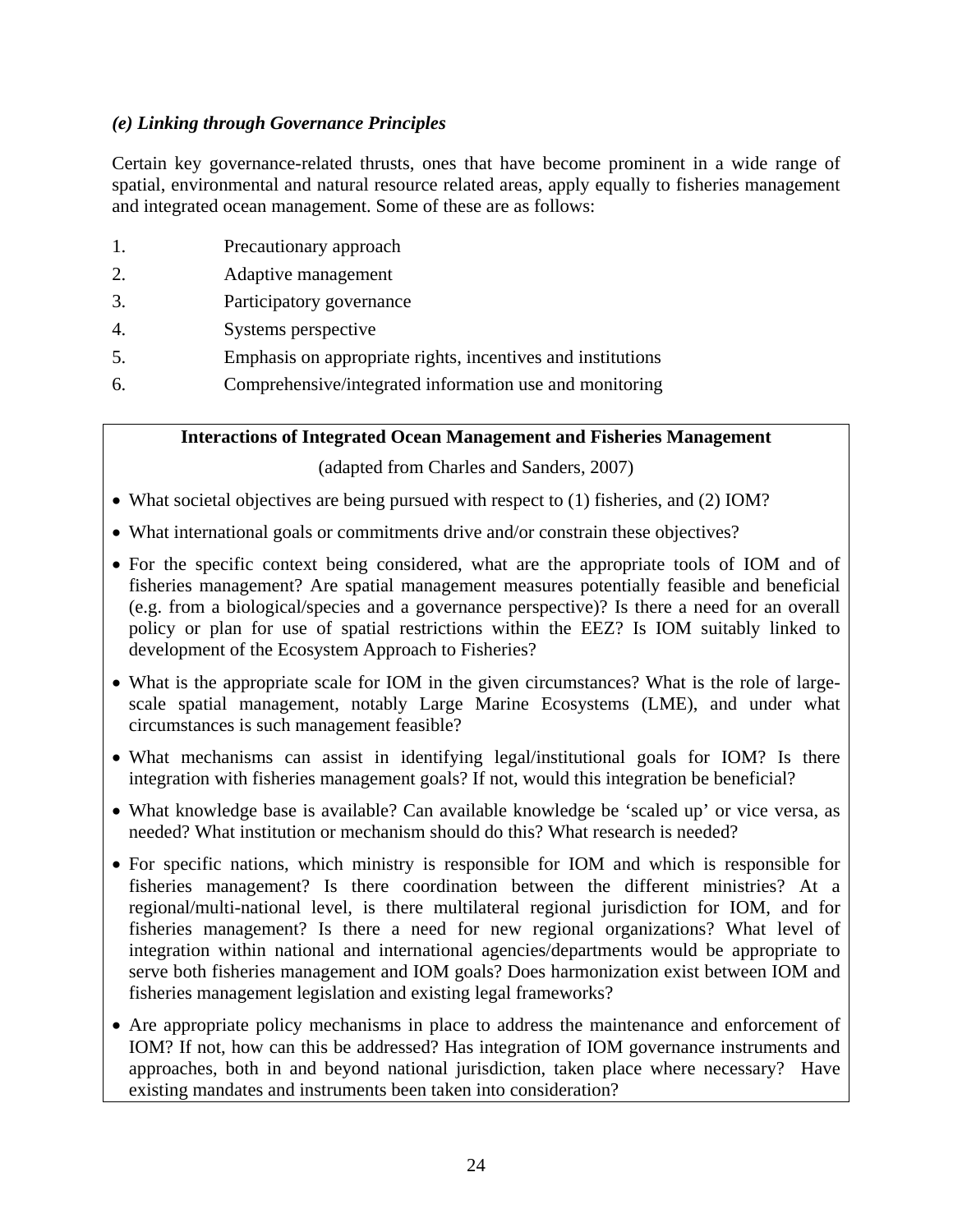#### **3.2 Process for Linking IOM and Fisheries Management**

How can integrated ocean management and fisheries management become better connected? In IOM implementation, one might typically begin by (a) determining the overall ecosystem and human use objectives, and (b) developing suitable institutional frameworks and processes for ocean governance. On the other hand, in considering fisheries management, one might begin by examining the fishery goals being pursued, along with the current management realities and needs, before choosing suitable tools from the 'toolkit' of fishery management. When we are looking at both together, it is not enough to carry out these processes separately.

Instead, we must consider a 'preliminary stage' of the process to address certain issues before the actual decision of implementing IOM is taken. This could include:

- assessing fisheries management needs together with IOM needs,
- exploring specific objectives and constraints relating to fisheries management and IOM,
- assessing the current and/or potential role of spatial management, and specifically whether spatial measures are already in place, or if not, the amenability of the particular fishery and/or ecosystem to such spatial management measures,
- gathering information on the nature of the marine system, and the fishery, to determine the most effective methods or tools to address the problems at hand, as well as the range of management tools already in place,
- determining the feasibility and potential impacts of IOM for a specific area, and how to integrate IOM with fisheries management,

The preliminary stage can help to determine whether the actual or contemplated spatial management has its emphasis on fishery management objectives, or on other objectives, such as ecological conservation, managing other economic sectors, and/or a broader approach of multiuse management, zoning and spatial planning. It may also provide an appropriate avenue for making decisions on the best possible method for addressing international obligations, implementing the precautionary approach, etc.

The preliminary stage is followed by a 'design stage', in which the focus turns to the specific routes to meet goals and objectives, in terms of institutions and management measures. This includes a scoping phase with suitable assessment (biological, socioeconomic, etc.) to determine feasibility in a specific area as well as appropriateness of the selected management measures to meet the issues being faced. The last stage in the process incorporates management, monitoring and evaluation components. These are key to effective outcomes, and can be seen as providing feedback into the design stage, as an essential ingredient of adaptive management.

If spatial measures are already in place, these may have been (a) fishery-focused in the first place (perhaps a closed area, for example), in which case the issue is whether they are now suitable in an IOM context, or (b) originally implemented for other reasons (perhaps broad biodiversity conservation purposes) in which case the issue is whether they can be adapted to better meet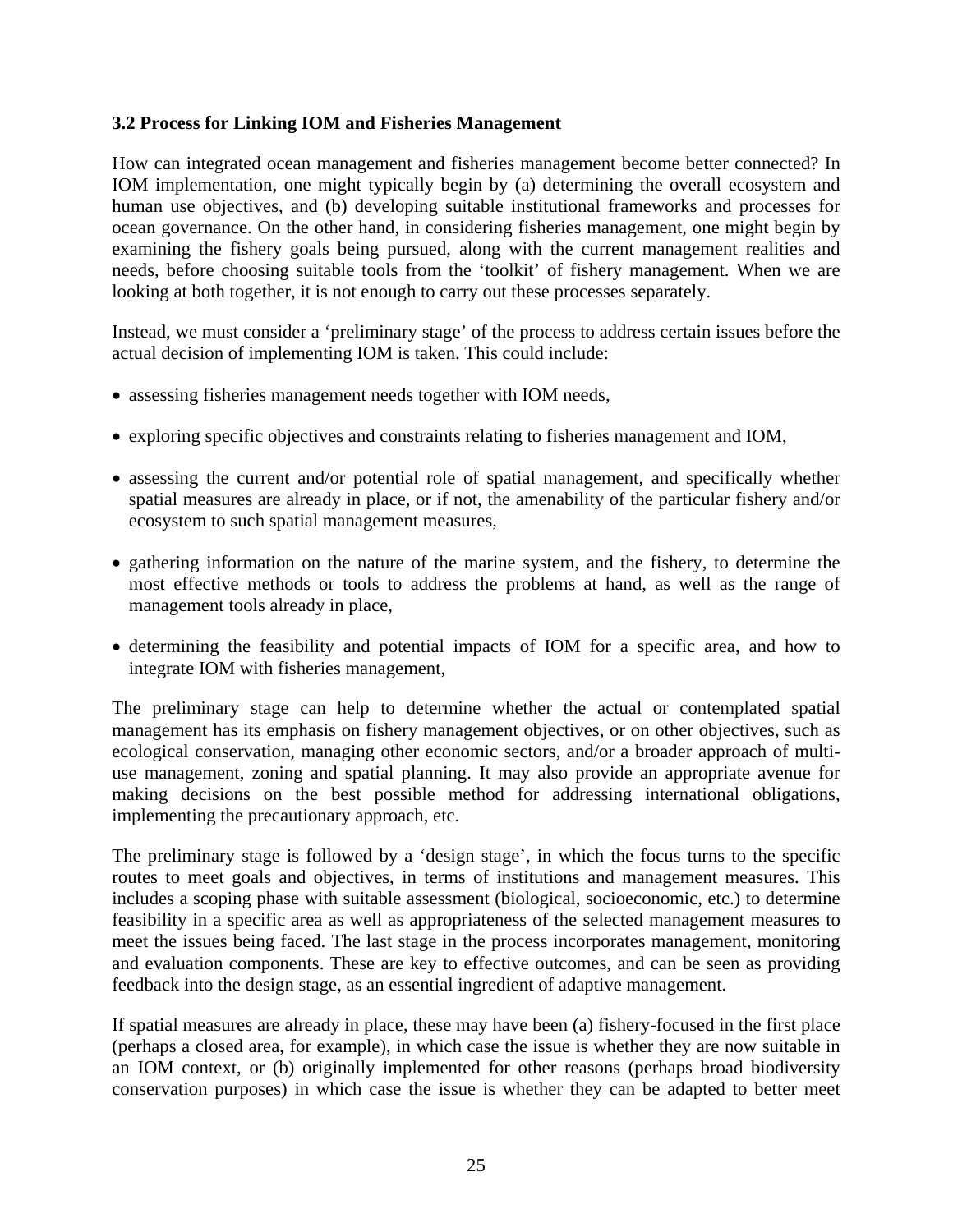fisheries management goals. On the other hand, if spatial measures are under consideration (rather than already in place), there may be potentially more flexibility in designing the measures to simultaneously meet fisheries management goals as well as those of EBM and IOM. In either case, the emphasis of spatial management will depend on the mix of objectives, and specifically whether there is a dominant objective or approach. For example, in the case of an MPA, the focus may be on meeting fisheries management objectives (e.g. a closed area designed to protected juvenile fish), on conservation objectives, on non-fishery aspects (e.g. tourism) and/or on multi-use management with zoning or spatial planning involving a variety of spatial elements within the relevant area. Figure 4 (from Charles and Sanders 2007) indicates a hierarchy of scenarios focusing on IOM and MPAs.

If spatial management measures are *already in place*, assessment of their current and potential role in fisheries management might be based on asking a sequential set of questions. Is there room for improvement in meeting fisheries management goals, broader ecosystem goals and other non-fishery objectives? Are the fishery resources and the fishery itself amenable to spatial management? This is expected to be the case, but if available data is sufficient to indicate otherwise, there is unlikely to be any value in continuing to pursue the adaptation of current spatial management measures to better support fisheries management. If, however, the situation could benefit from spatial management, then is it feasible to adjust existing arrangements to improve fisheries management? If not, e.g. if the spatial management measures currently in place cannot be altered (perhaps because they are rigidly set in legislation, or they result from lengthy processes of development, etc.), then no further action can be taken. If, however, it is feasible to alter the current measures, then a positive response to each of the above three questions may make it possible to modify current spatial management to better meet fisheries management objectives. Of course, it will be important to do so without negatively affecting the achievement of the objectives previously in place.



Figure 4. A hierarchy of scenarios focusing on IOM and MPAs.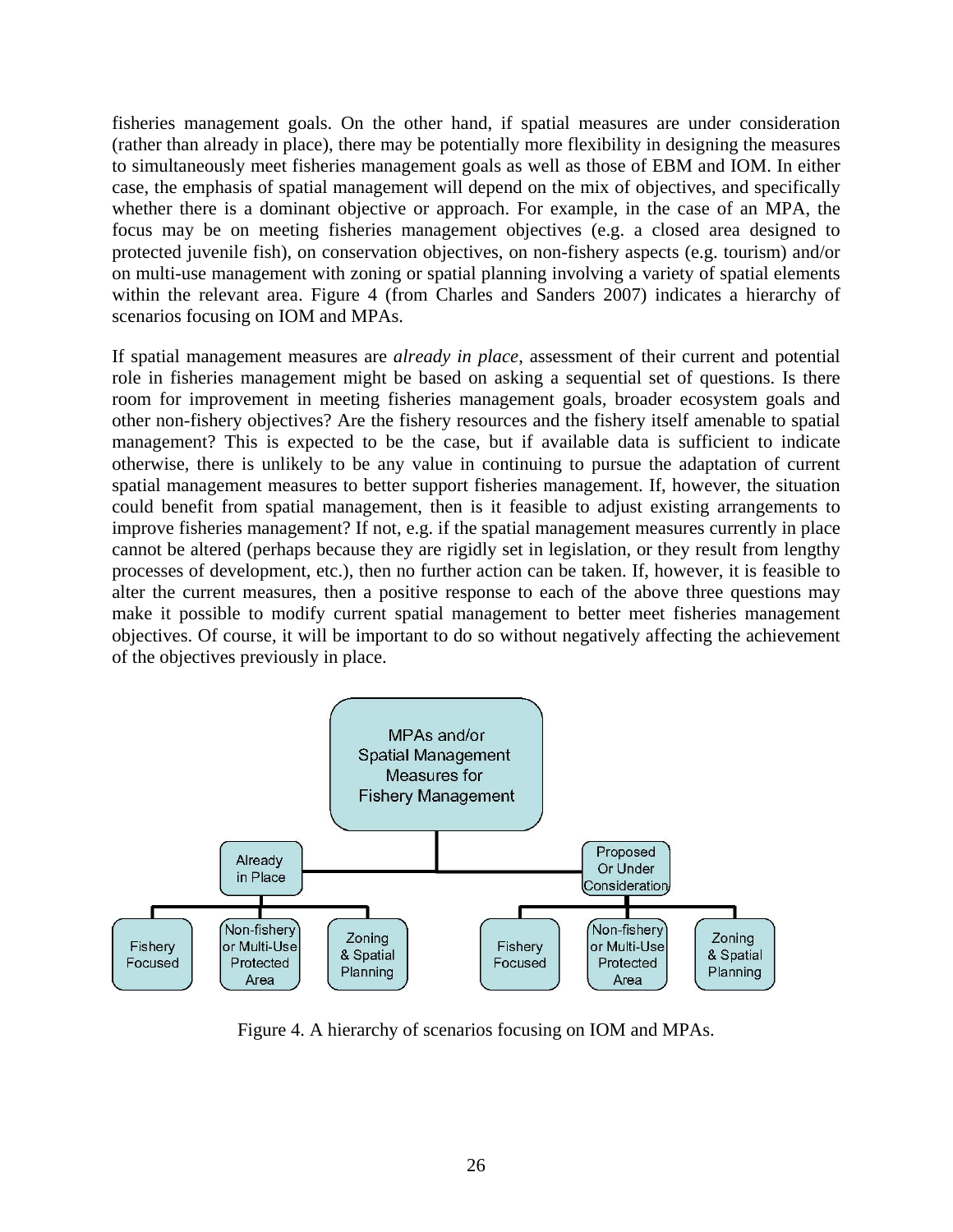On the other hand, if IOM is being developed, and spatial management measures are not yet in place, then it is important to clearly assess the objectives and the form of the potential spatial measures under consideration. For example, in the case of MPAs, those with emphasis on *meeting fishery management objectives* might have either (1) a habitat protection focus with the primary aim of protecting the habitat on which the fish species of interest to the fishery depend, or (2) a fishery management focus, constituting a component of the overall 'toolkit' of fishery management. MPAs under consideration, if *without* a particular fishery focus, may have primary goals involving (a) conservation, (b) non-fishery considerations, and/or (c) multi-use management. Finally, broad-based situations involving zoning or spatial planning, with a variety of spatial elements, can be categorized based on whether or not fisheries management is explicitly incorporated in the arrangement. In some real-world cases, such as the Great Barrier Reef in Australia, fisheries are explicitly included in the usage arrangements, and fisheries management is thus at least partially incorporated in the overall management of the area. Indeed, any sufficiently broad-based spatial management scheme, incorporating multiple marine uses and multiple objectives, should explicitly consider the relevant fisheries, in the usage arrangements and in the management system. If, however, this is not currently the case for the situation under consideration, it is important to recognize that reality, and to find ways in which spatial planning or zoning connects with existing fisheries management arrangements.

### **3.3 Interactions of IOM and MSP with Fisheries and their Management**

It is quite common among those involved in fisheries management to express concern about the growing focus on integrated ocean management, as a distraction of time and funding from fisheries per se. This may be a valid concern in some cases, since new initiatives in spatial management and multi-sectoral governance come at a cost – if the governmental funding envelope for ocean-related activities is fixed, and fisheries traditionally received a large fraction of the funding in that envelope, then logic indicates that within-sector fishery funding may well decline. Furthermore, fishery managers and scientists may need to add to the fishery sector meetings they normally attend a new set of multi-sectoral meetings – allocation of limited time can become a real issue. From a strictly fishery perspective, then, one might ask whether allocation of resources to integrated multi-sectoral management, marine spatial planning, and related initiatives provides an improved governance system from a fishery point of view, or whether it merely draws funding away from sectoral management toward integrated multisectoral governance.

It should be noted that the same debate takes place within fisheries in terms of implementing an ecosystem approach (or ecosystem-based management). When inertia has kept fishery science and management functioning on a single-species basis, focused on the fish and the fishing fleet alone, or when limited financing for fishery management (as in developing countries) has prevented more comprehensive ecosystem-based approaches from being developed, there is a concern about losing the benefits of current fishery management if the broadened perspective inherent in an ecosystem approach is brought into the fishery. For example, it may be asked how individual fish species can be assessed if funding and time must go more to 'integrated' ecosystem-oriented and/or multi-sectoral assessments and management.

Undoubtedly, integrated management does provide a coordinated mechanism for the fishery sector to deal with externalities imposed by other economic sectors. This can be very helpful in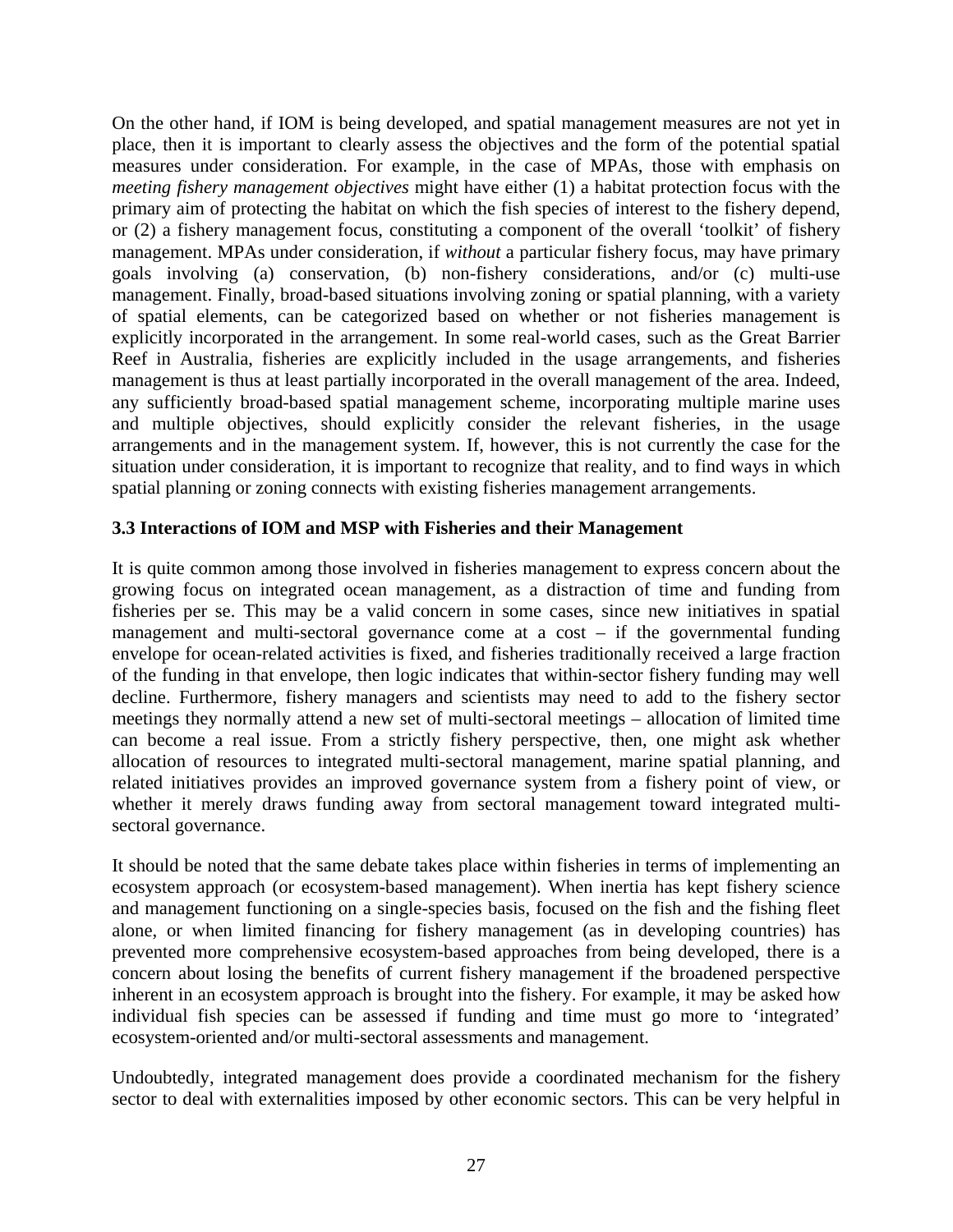situations where fisheries may otherwise be under-represented in the broader decision making processes, so that these new fora can provide a means for the fishery voice to be heard. On the other hand, 'multi-stakeholder processes' can be two-edged swords; in cases where fisheries were historically dominant among ocean uses, these processes can equally provide other economic, conservation and civil society sectors with an opportunity to seek compromise from the fishery, and to assert rights to ocean spaces or resources, potentially at the expense of fisheries.

The fishery sector is often a major player in discussion and implementation of integrated ocean management. Indeed, governments often recognize fisheries as having a role to play in discussions that goes beyond strictly the size of the sector relative to others. This reality is due to a range of factors, including the historical and cultural importance of fishing to many coastal communities and regions, the role of fisheries as an economic 'backbone' of such regions, the typically widespread presence of fisheries within most spatially-delineated regions of the ocean considered for IOM, and not unimportantly, the 'traditional use rights' of fishers in many ocean areas, where fishing has been the dominant economic activity for decades or centuries.

Here we consider two case studies of success in developing institutional mechanisms for linking fisheries management, ecosystem-based management and integrated ocean management, in specific locations. First, a small-scale example of fishery-IOM interaction is found in the community of Eastport, within the Canadian province of Newfoundland. As noted in Charles and Wilson (2009) and accompanying references, the small-scale fishers in Eastport, having suffered from the large-scale collapse of the fishery for Northern cod in the early 1990s, sought to safeguard their lobster fishery, by researching (with government and academic scientists) the reproductive cycle of the lobsters, and their critical habitat. The fishers then decided to stop fishing in certain reproductive areas around their community, and found that indeed, this led to strong growth in lobster stocks. Following this success, the fishers saw the benefits of institutionalizing the closed areas, and worked with the Canadian government (DFO) to have an official Marine Protected Area implemented in Eastport [\(www.eastportmpa.com\)](http://www.eastportmpa.com/) – an example of stewardship and marine conservation at a local scale, with a clear underlying rationale based on sustaining livelihoods. There is great potential to replicate this success more broadly but to date apparently no governmental effort to do so.

Makino et al. (2009) describe a second example of fishery-IOM interaction, in this case for a larger geographical area – the Shiretoko Peninsula, in the northeast of Hokkaido, Japan. The authors note (p.207) that "Shiretoko is a very famous fisheries production area in Japan, and the fisheries sector is the most important industry here". In seeking to ensure the health of the region's marine ecosystems, "The approach was not to eliminate local fishers from the area, but to place their activities at the core of the management scheme to sustain ecosystem structure and function. That is, fisheries co-management... was expanded to ecosystem-based management to achieve ecosystem conservation." This also involves IOM, in that a key measure introduced in the region, the Shiretoko World Natural Heritage, "is a system for coordination among the wide range of sectors involved" (p.209), through a Multiple Use Integrated Marine Management Plan, developed in 2007. Makino et al. (2009, p. 212) note that "fisheries co-management has many institutional advantages such as decentralized management, adaptive management, and the use of both local and scientific knowledge… In the Shiretoko Approach, these advantages are recognized and formally incorporated in the Marine Management Plan." The links to IOM are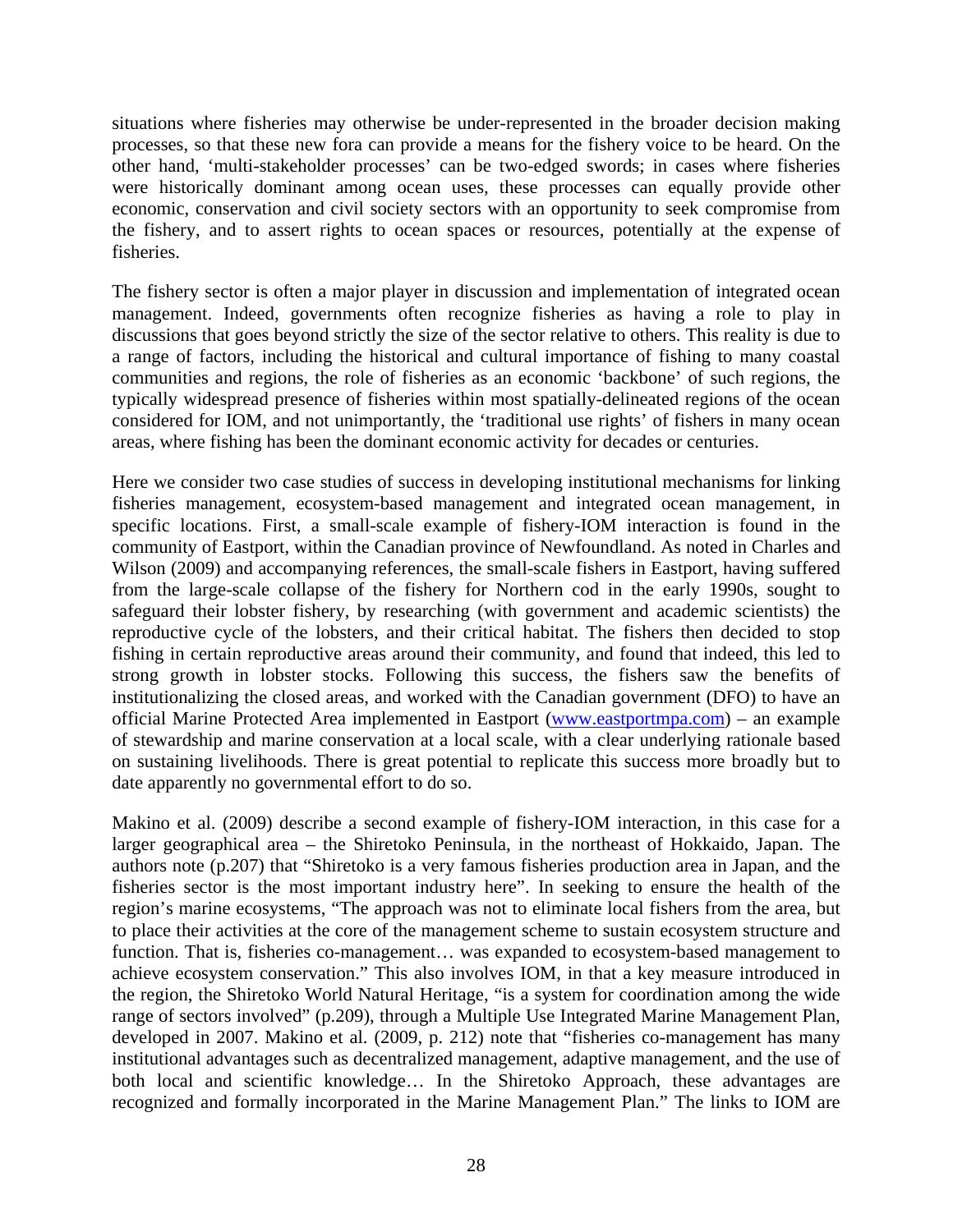also based on the 2007 adoption of a new Ocean Basic Act, which "covers all the ministries involved in marine activities and research", along with an Integrated Marine Policy Headquarters "to integrate and coordinate wide-ranging policy measures by marine-related ministries". The latter instituted the Basic Plan of Integrated Marine Policy in 2008, which the authors expect to reinforce the EBM/IOM arrangements in Shiretoko.

Both of these examples, Eastport and Shiretoko, demonstrate that there can be win-win linkages of fisheries management and integrated ocean management. Nevertheless, their interaction will often be challenging. As IOM approaches continue to develop and expand, one can expect that, as with the broadening of fisheries management into ecosystem-based management (which is now widely accepted as necessary), there will be an evolution into a closer linkage of IOM and fisheries. To accomplish this, suitable participatory approaches will be needed, and matters of devolution and of subsidiarity will need to be settled. For example, whereas subsidiarity typically refers to decision-making taking place at the most local level possible, a variation on this may imply making decisions at a sectoral level whenever reasonable and at a full multi-sectoral level only when necessary.

Fisheries management has always utilized a 'toolkit' or portfolio of approaches and methods. This includes input-oriented tools (such as effort and gear limitations), output-oriented ones (e.g., catch quotas), so-called 'technical measures' (such as regulations on the types of gear allowable and the fishing seasons), economic tools (such as taxes), ecosystem-oriented approaches (such as marine protected areas) and institutional measures (including rights-based options). Similarly, IOM and MSP have a range of instruments available; this report has described some of these, such as ocean zoning, rights-based methods, institutional arrangements and incentive structures.

A key question in considering the links between fisheries management and IOM (including MSP), given the above two portfolios of management and governance instruments, lies in the extent to which IOM instruments might be complementary to, or even function in lieu of, singlesector fisheries management. More broadly, what are the synergies between IOM and fisheries management, how do these vary with the spatial scale involved, and what changes in governance models and institutional arrangements will be needed to produce desired levels of effectiveness simultaneously in integrated ocean management, in fisheries management, and in overall ocean governance?

As IOM and MSP are only now being developed as approaches, and slowly being implemented in various jurisdictions, it is too early to be able to definitively answer the above questions. To do so will require considerable effort at compiling and synthesizing specific experiences around the world, and indeed there may be too few such experiences available at present to accomplish this now. However, we can learn something from past analyses of interacting systems, networks and hierarchies. In particular, social-ecological systems theory highlights the need to build crossscale linkages between the various scales of governance (local to international), and to be able to 'scale up' and scale down' to take advantage of innovations at each scale.

A key element here is the reality that logically, fisheries management should be intrinsically nested within IOM (and the spatial aspects of fisheries management should be nested within MSP). As Norse (2010) has noted, "Successful fishery management must address spatial heterogeneity because fishes live in ecosystems, which are places. Fisheries are therefore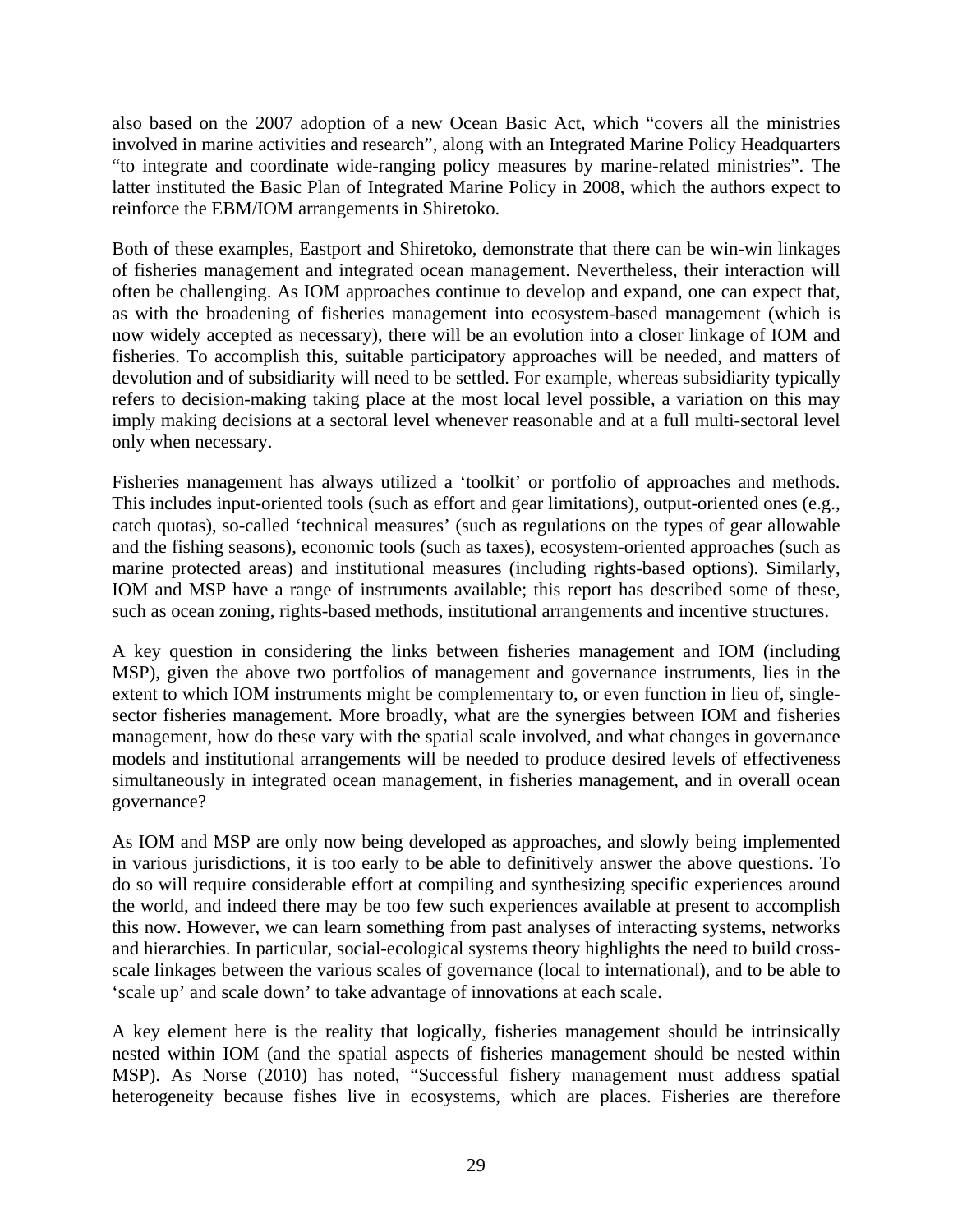overdue for… a shift to place-based management". If the above nesting approach were fully realized, then there would need to be better connections between decision-making arrangements in fisheries and those relating to multi-sectoral IOM. In reality, however, this coordination continues to be a challenge to achieve, largely due to inertia – the fishery sector has become accustomed to being treated by government as a 'separate world' from other ocean uses, and similarly management systems in fisheries are not accustomed to operating nested within an IOM framework. This inertia will need to be overcome if the efficiencies possible in linking fisheries management and IOM are to be realized, as we move towards a more robust and holistic cross-sectoral ocean management regime.

### **4. Conclusions**

This paper has reviewed the rationale for and concepts of integrated ocean management (IOM), the key ingredients (notably multi-sectoral management and ecosystem-based management) and component tools (such as marine spatial planning), and particularly the links of IOM to fisheries management. Among the specific points emphasized in the paper are (1) the need to deal with issues of boundaries, scope and scale, (2) the range of instruments and institutions for IOM, including ocean zoning, rights-based approaches, and governance institutions, and (3) the role of economics in design and implementation of integrated ocean management, including matters of values, valuation, incentives and institutional economics.

The paper's focus on links between fishery management/governance and integrated ocean management was explored by looking at the objectives being pursued, the common element of spatial management, the unifying framework of the ecosystem approach to fisheries (EAF), policy/governance principles, and the process involved in bringing IOM and fisheries management together. Finally, interactions of IOM with fisheries management were examined by comparing 'toolkits' or portfolios of approaches and methods.

At this point, a number of closing comments are in order:

- Integrated management of oceans, like that of other areas such as coastlines and watersheds, can contribute to sustainable development (through a carefully planned and ecosystem-based approach to resource and space use) as well as enhancing economic efficiency (through conflict resolution and spatial planning/zoning to ensure best use of particular locations). Thus it supports related initiatives, such as development of 'green growth' strategies (OECD, 2011), that also provide concrete mechanisms to move society toward sustainable development.
- Concern can arise in the fishery sector, and among fishery managers, over the potential for IOM processes to act as an additional layer of bureaucracy that may complicate fisheries management, delay decision making, and channel funding, personnel or research away from attention to fisheries. It is important, therefore, to focus IOM on providing a 'value-added' to each ocean sector – which may include reducing the negative impacts of externalities from other sectors through effective higher-level actions, and streamlining decision processes based on the idea of subsidiarity (so decisions are made at the lowest appropriate level). Effective IOM, then, should act as an over-arching multi-sectoral framework within which single-sector management can take place more efficiently, with externalities of one sector on another taken into account at the IOM level (so as not to interfere with management of any one sector).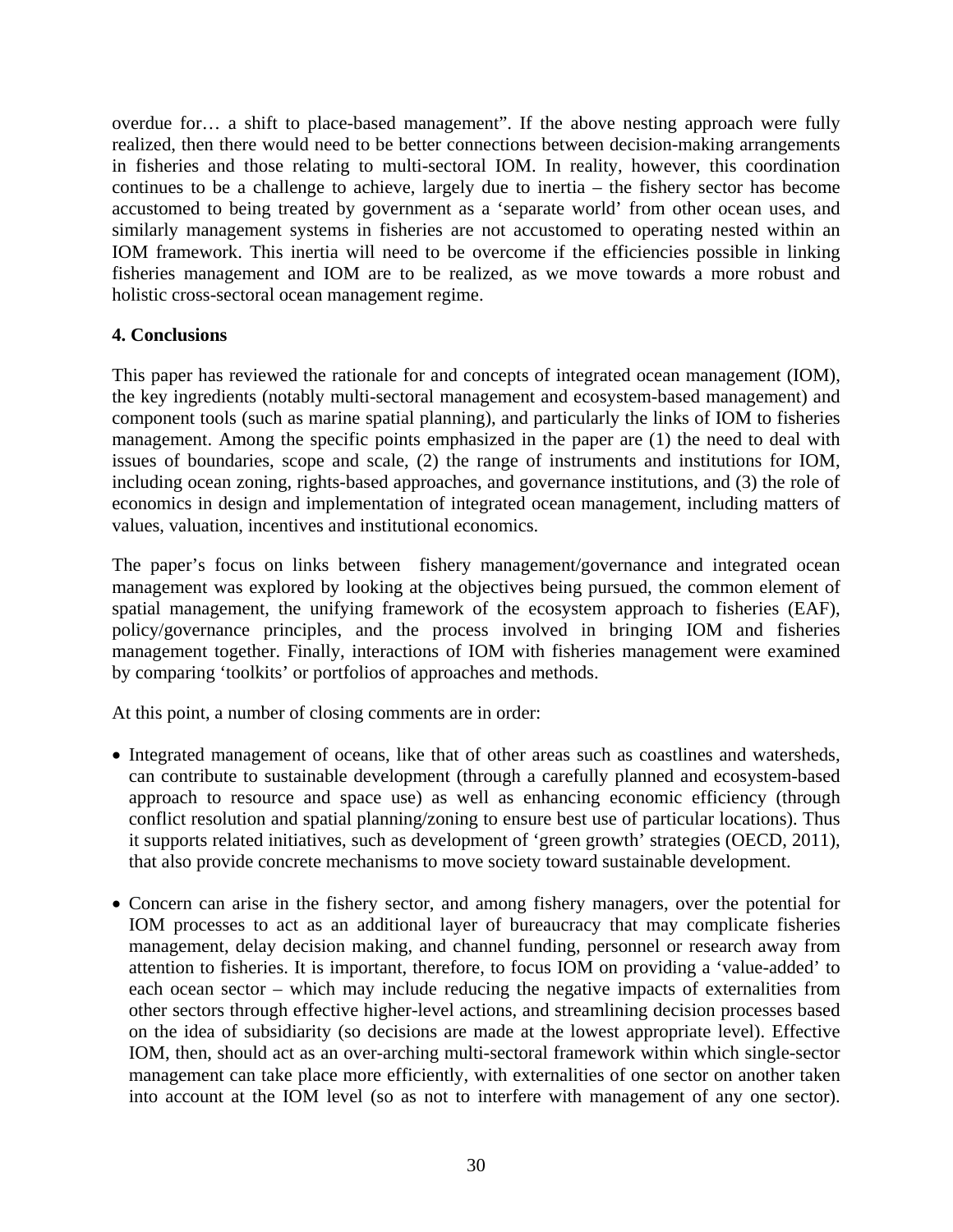- IOM, like ecosystem-based management and specific activities such as marine spatial planning, can take place at multiple scales (community-based to large marine ecosystem) and levels (municipal, provincial, national and multi-national). Because it generally must be implemented within (and by) a specific jurisdiction, one with competence over the corresponding ocean space, there is a tendency for IOM to take place at the level of a particular nation. On the other hand, it is apparent that many lower-level jurisdictions, such as municipalities and provinces within a country, have both the motivation and capability to take on stewardship of their neighbouring ocean space (Charles et al., 2010). Furthermore, there may be scope in some circumstances for groups of nations in a given region to undertake IOM jointly. Accordingly, both the local-level and the large-scale implementation of IOM should be given consideration – as is also the case for ecosystem-based management, which can be effective at multiple scales from a coastal community to a large marine ecosystem.
- By its nature, IOM takes place in a spatially-defined manner, at whatever scale is desired, and this necessitates a recognition that each country (or ocean area, LME, etc.) has unique features, whether biophysical, political, structural or cultural, that will require similarly unique implementations of IOM. At the same time, there are common principles and approaches that can be utilized across all nations, or in different parts of a given nation, or at a larger scale of multi-national levels. Thus, the key in IOM lies in drawing on relatively universal tools while adapting to the specifics of each situation.
- Understanding what is or is not required to make integrated management work remains a critically important but unresolved matter. Day (2008) suggests that "management of any marine area cannot be expected to function effectively or achieve any objective unless a number of ongoing management challenges are adequately addressed, including: establishing effective partnering arrangements; providing jurisdictional coordination; ensuring information relevant for management is collected; providing management resources, including an enforcement capability; and developing public awareness and education." These measures would need to be put in place appropriately to the context. For example, when government is working with coastal communities in IOM (or coastal management), a 'bottom-up' perspective indicates the additional need for real appreciation of local values, reconciling of local and topdown goals, and attention to resolving power imbalances and inequities (Charles et al., 2010).
- Finally, it should be reiterated that integrated management, like fisheries management, is fundamentally a people-oriented activity. While the former is often illustrated with the use of organizational charts, and the latter can involve complex stock assessment models, they are both focused on managing people – the role of humans in fisheries and other ocean uses. This is why ecosystem-based management, while based in an ecosystem perspective, must go well beyond ecological matters (De Young et al., 2008), and why both IOM and EBM need to deal prominently with a wide range of human dimensions, including values, objectives, behaviour, incentives and institutions. While there are important biophysical and ecological factors that need to be considered in IOM, its effectiveness will be largely determined by how well human dimensions are taken into account.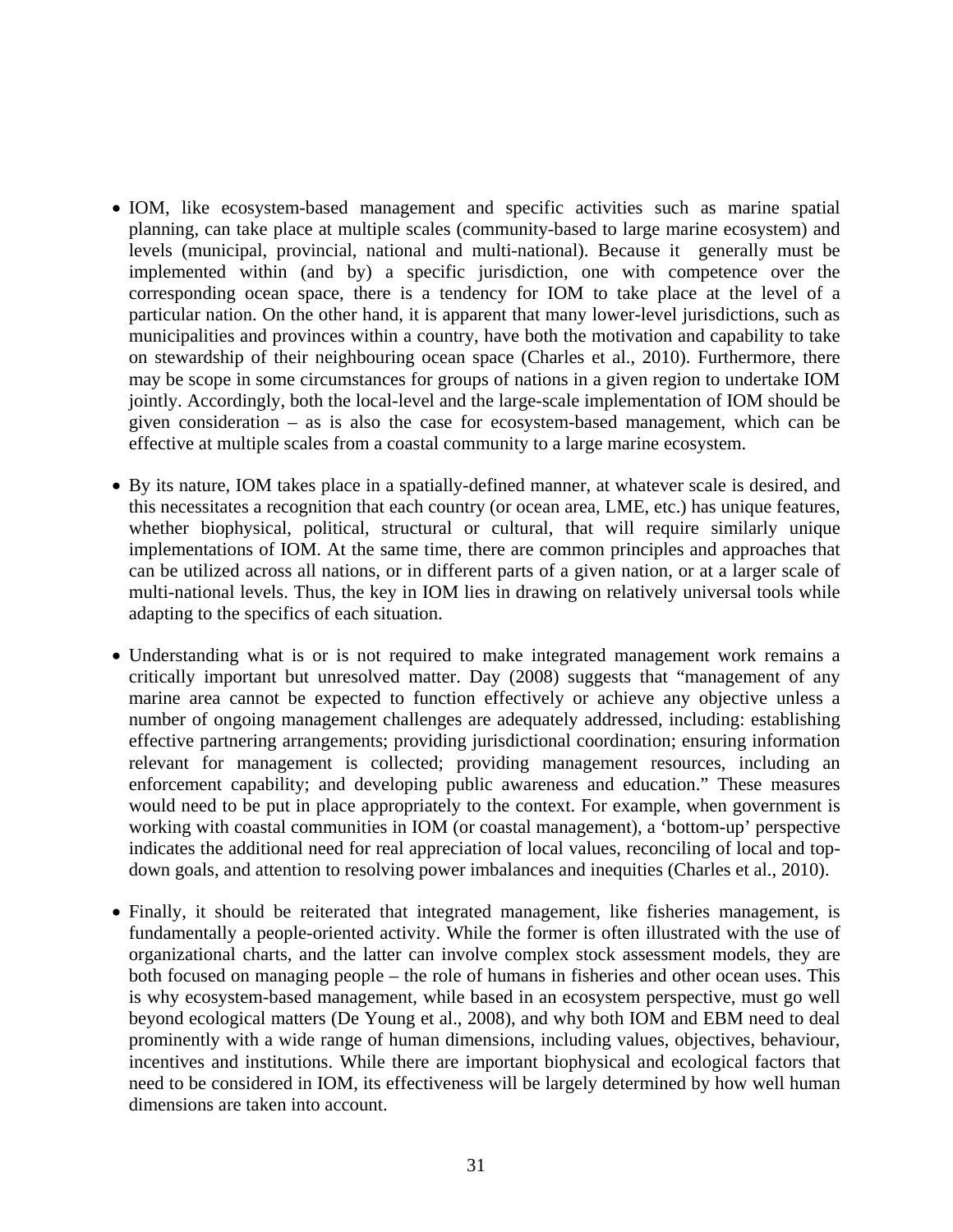#### **Acknowledgements**

I am grateful to colleagues in many fisheries and oceans research and synthesis projects, notably the Coastal CURA (www.coastalcura.ca), the CoastFish project on Latin American and Caribbean coastal fisheries, the Ecosystem Approach to Fisheries team in FAO, and colleagues in Canadian research networks, for many ongoing discussions on the themes of this report. I thank Gunnar Haraldsson and Carl-Cristian Schmidt at OECD for helpful comments on an earlier draft of this report, and Kristina Benoit for assistance in compiling reference materials.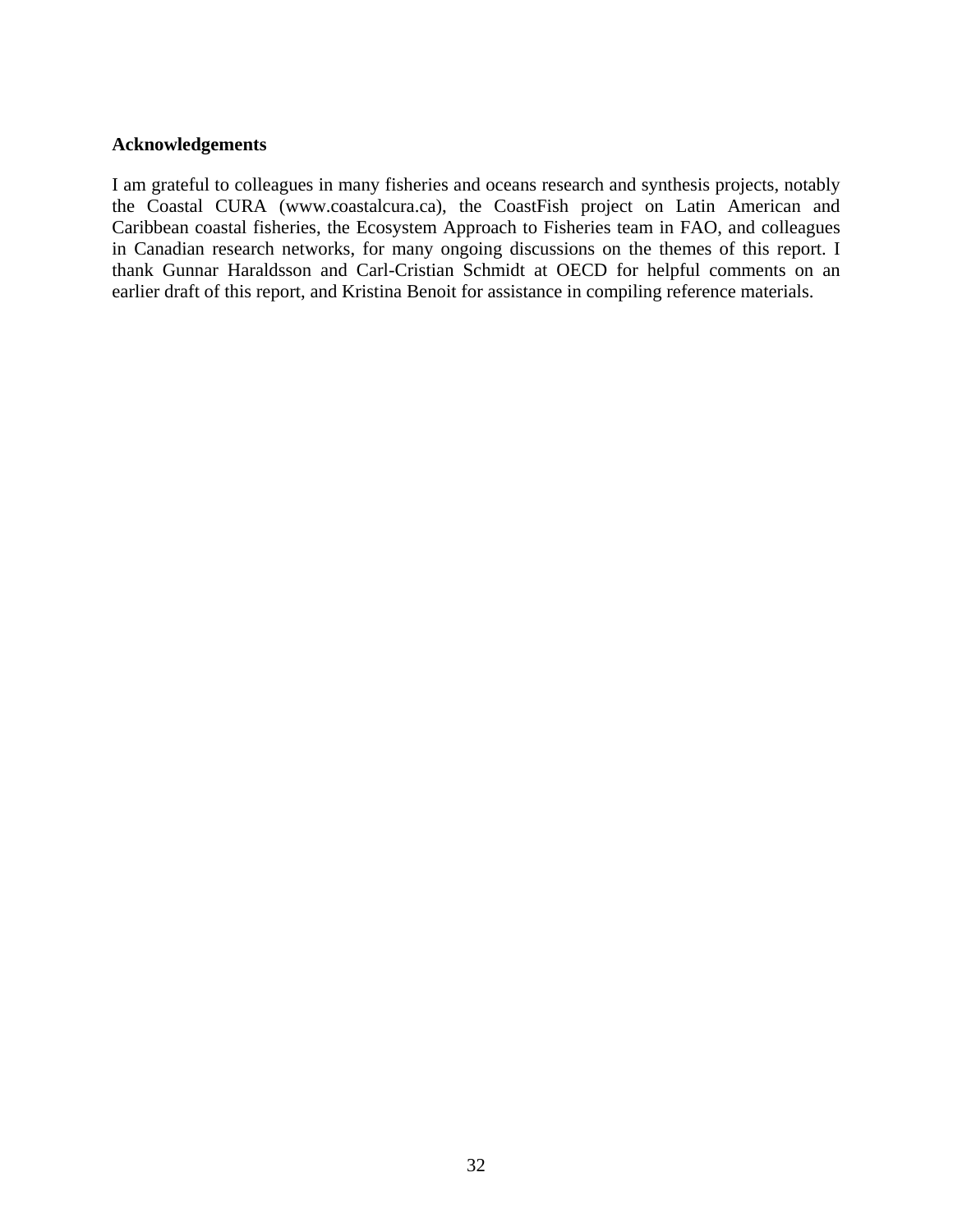#### **References**

Allison, E.H. and F. Ellis (2001), "The Livelihoods Approach and Management of Small-scale Fisheries". *Marine Policy* 25:377-388.

Barberán, J.A.Y. (2002), *Statement of the European Union to the United Nations*. Delivered by H.E. Mr. José Antonio De Yturriaga Barberán, Ambassador at Large for the Law of the Sea (April 11, 2002).

Boyd, R., L. Goree and C. Spence (2005), *The Ocean Policy Summit 2005 Bulletin*. International Institute for Sustainable Development, Winnipeg, Canada.

Charles, A. (1992), "Fishery Conflicts: A Unified Framework". *Marine Policy*, 16(5):379-393.

Charles, A. (2001), *Sustainable Fishery Systems*. Blackwell Science, Oxford.

Charles, A. (2002), "Use Rights and Responsible Fisheries: Limiting Access and Harvesting through Rights-based Management". p.131-157 in: *A Fishery Manager's Guidebook. Management Measures and their Application*. (Cochrane, K., editor) FAO Fisheries Technical Paper, No. 424, Food and Agriculture Organization of the United Nations, Rome, 231p.

Charles, A. (2008), "Robust Management, Risk and the Ecosystem Approach to Fisheries". *ICES CM Documents 2008/O:05*. International Council for the Exploration of the Sea.

Charles, A. (2009), "Rights-Based Fisheries Management: The Role of Use Rights in Managing Access and Harvesting". p.253-282 in: *A Fishery Manager's Guidebook* (K.L. Cochrane and S.M. Garcia, editors). Wiley-Blackwell, Oxford, UK.

Charles, A. and C. De Young (2009), "Benefits and Costs of Implementing the Ecosystem Approach to Fisheries". In: *The Ecosystem Approach to Fisheries* (G. Bianchi and H.R. Skjoldal, editors). CAB International.

Charles, A. and J. Sanders (2007), "Issues Arising on the Interface of MPAs and Fisheries Management". p.301-332 in *Report and documentation of the Expert Workshop on Marine Protected Areas and Fisheries Management: Review of Issues and Considerations*. FAO Fisheries Report. No. 825. Rome Italy. 332 pp.

Charles A. and L. Wilson (2009), "Human Dimensions of Marine Protected Areas". *ICES Journal of Marine Science* 66:6-15.

Charles, A., M. Wiber, K. Bigney, D. Curtis, L. Wilson, R. Angus, J. Kearney, M. Landry, M. Recchia, H. Saulnier and C. White. (2010), "Integrated Management: A Coastal Community Perspective". *Horizons* 10:26-34.

Christy, F. (1982), "Territorial Use Rights in Marine Fisheries: Definitions and Conditions". *FAO Fisheries Technical Paper.* No. 227. Food and Agriculture Organization of the United Nations. Rome, Italy.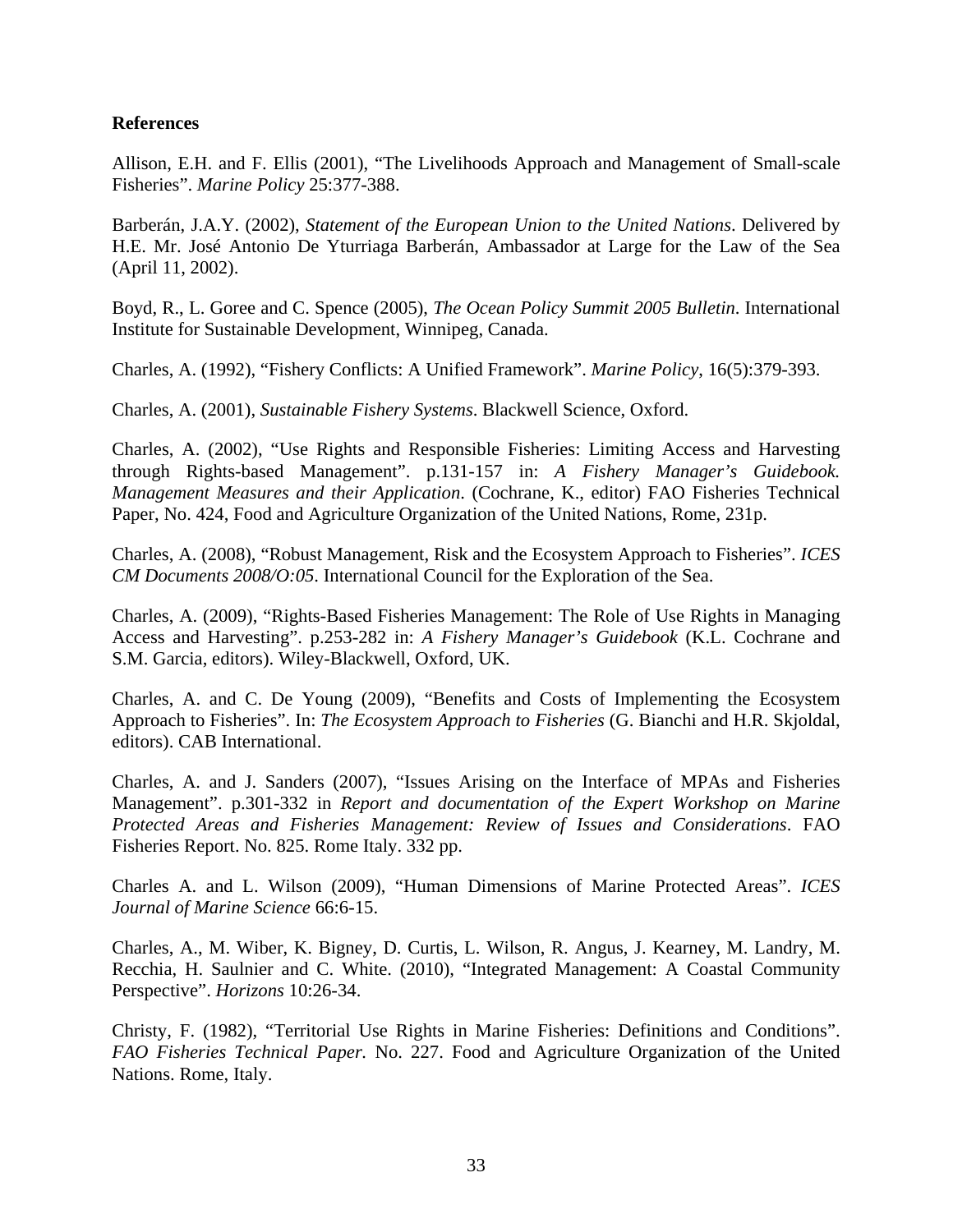Chua, T-E., D. Bonga and N. Bermas-Atrigenio (2006), "Dynamics of Integrated Coastal Management : PEMSEA's Experience". *Coastal Management*. 34: 303-322.

Cicin-Sain, B. and R.W. Knecht (1998), *Integrated Coastal and Ocean Management: Concepts and Practices.* Washington, DC: Island Press.

Commission for the Conservation of Antarctic Marine Living Resources (1982), Text of the Convention on the Conservation of Antarctic Marine Living Resources. Available on-line at: <http://www.ccamlr.org/pu/e/e\_pubs/bd/pt1.pdf>.

Davis, B.C. (2003), "Inventory, Classification, and Analysis of Spatial Management Areas Associated with U.S. Coastal Programs". *Coastal Management*. 31: 339-354.

Day, J. (2008), "The Need and Practice of Monitoring, Evaluating and Adapting Marine Planning and Management – Lessons from the Great Barrier Reef". *Marine Policy*. 32: 823-831.

Deboudt, P., J.-C. Dauvin and O. Lozachmeur (2008), "Recent Developments in Coastal Zone Management in France: The Transition Towards Integrated Coastal Zone Management (1973- 2007)". *Ocean and Coastal Management*. 51:212-228.

De Santo, E. M. (2011), "Environmental Justice Implications of Maritime Spatial Planning in the European Union". *Marine Policy*. 35: 34-38.

De Young, C. and A. Charles (2009), "Creating Incentives for the Ecosystem Approach to Fisheries Management: A Portfolio of Approaches". In: *The Ecosystem Approach to Fisheries* (G. Bianchi and H.R. Skjoldal, eds.). CAB International.

De Young, C., A. Charles and A. Hjort (2008), *Human Dimensions of the Ecosystem Approach to Fisheries: An Overview of Context, Concepts, Tools and Methods*. Fisheries Technical Paper No. 489. Food and Agriculture Organization of the United Nations, Rome Italy. 152p.

Defeo, O. and J.C. Castilla (2005), "More Than One Bag for the World Fishery Crisis and Keys for Co-Management Successes in Selected Artisanal Latin American Shellfisheries". *Reviews in Fish Biology and Fisheries* 15:265–283.

Doherty, P. (2005), *Ocean Zoning: Can it Work in the Northwest Atlantic?* Workshop Proceedings. Marine Issues Committee Special Publication Number 14. Ecology Action Centre. Halifax Canada.

Douvere, F. (2008), "The Importance of Marine Spatial Planning in Advancing Ecosystem-Based Sea Use Management". *Marine Policy*. 32: 762-771.

Ehler, C., and F. Douvere (2009), *Marine Spatial Planning: a step-by-step approach toward ecosystem-based management.* Intergovernmental Oceanographic Commission and Man and the Biosphere Programme. IOC Manual and Guides No. 53, ICAM Dossier No. 6. Paris: UNESCO.

Ellis, F. (2000), *Rural Livelihoods and Diversity in Developing Countries*. Oxford University Press, Oxford UK.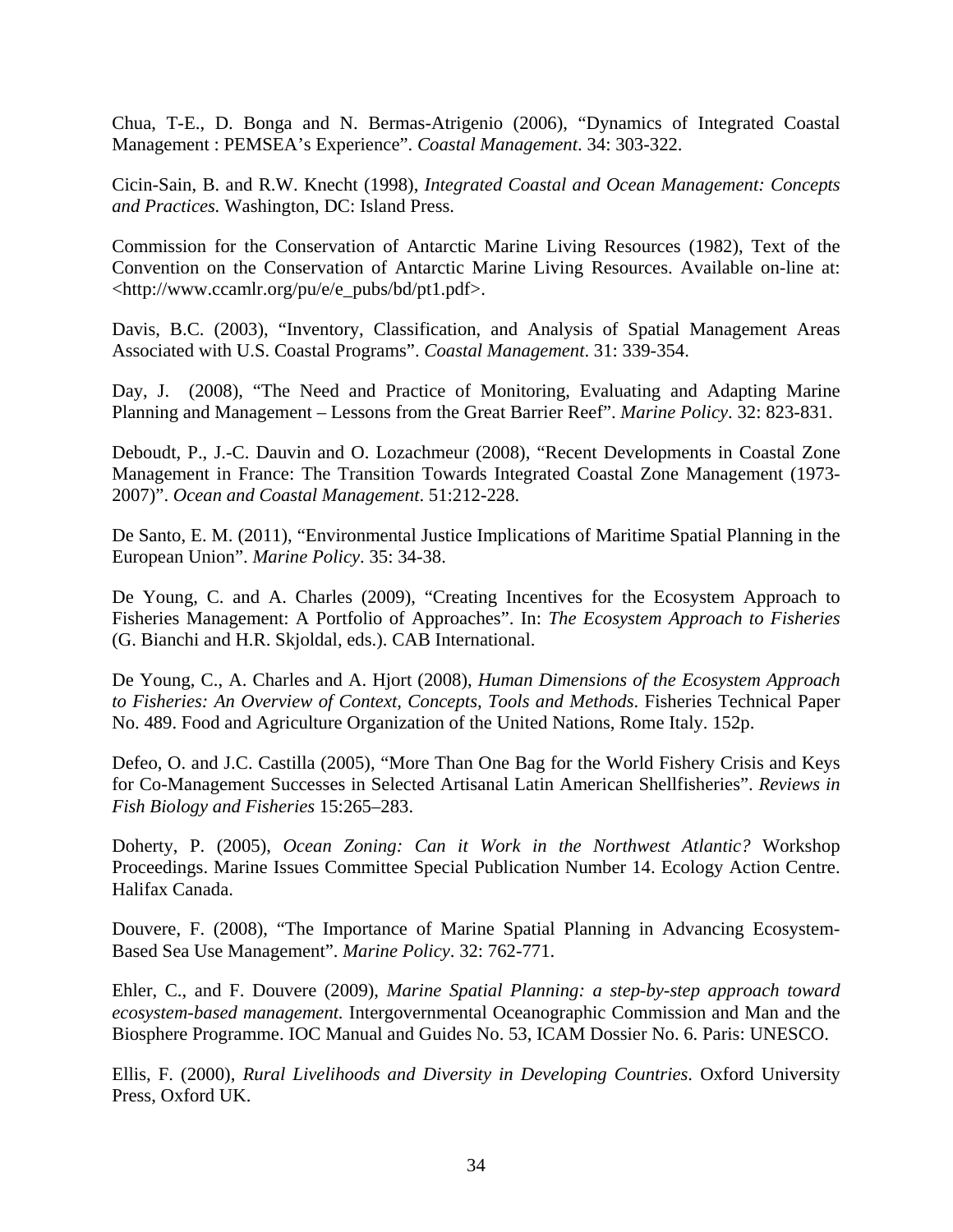Fletcher, W. J. (2005), *ESD Reporting and Assessment Subprogram: Strategic Planning, project management and adoption*. Final Report FRDC Project 2001/082, Canberra, Australia.

Food and Agriculture Organization (FAO) (2003), *The Ecosystem Approach to Fisheries*. FAO Technical Guidelines for Responsible Fisheries No. 4 (Suppl. 2). Food and Agriculture Organization, Rome, Italy, 112 p.

Garcia, S.M. and A. Charles (2007), "Fishery Systems and Linkages: From Clockwork to Soft Watches". *ICES Journal of Marine Science* 64:580-587.

Garcia, S.M. and A. Charles (2008), "Fishery Systems and Linkages: Implications for Science and Governance". *Ocean and Coastal Management* 51:505-527.

Garcia, S.M., A. Zerbi, C. Aliaume, T. Do Chi and G. Lasserre (2003), *The Ecosystem Approach to Fisheries—Issues, Terminology, Principles, Institutional Foundations, Implementation and Outlook*. FAO Fisheries Technical Paper. No. 443. Rome, FAO. 71pp.

IOC (Intergovernmental Oceanographic Commission) (2011), *Marine Spatial Planning*. Available on-line: www.unesco-ioc-marinesp.be/marine\_spatial\_planning\_msp. Accessed February 15, 2011).

Makino, M., H. Matsuda and Y. Sakurai (2009), "Expanding Fisheries Co-management to Ecosystem-based Management: A Case in the Shiretoko World Natural Heritage Area, Japan". *Marine Policy*. 33: 207-214.

Marine Ecosystems and Management (MEAM) (2011), Newsletter published by: Marine Affairs Research and Education, School of Marine Affairs, University of Washington, Seattle USA.

Norse, E. A. (2010), "Ecosystem-based Spatial Planning and Management of Marine Fisheries: Why and How?" *Bulletin of Marine Science*. 86(2): 179-195.

Organisation for Economic Co-operation and Development (2011), "A Green Growth Strategy for Food and Agriculture". Joint Working Party on Agriculture and the Environment (Trade and Agriculture Directorate, Environment Directorate). COM/TAD/CA/ENV/EPOC(2010)35/REV1. Organisation for Economic Co-operation and Development. Paris, France.

Pinkerton, E., A. Bedo and A. Hanson (2005), *Final Evaluation Report of the West Coast Vancouver Island Aquatic Management Board*. Available on-line: <www.westcoastaquatic.ca>.

Sherman, K. and G. Hempel (Editors) (2008), *The UNEP Large Marine Ecosystem Report: A Perspective on Changing Conditions in LMEs of the World's Regional Seas*. UNEP Regional Seas Report and Studies No. 182. United Nations Environment Programme. Nairobi, Kenya.

Smith, A.D.M., E.J. Fulton, A.J. Hobday, D.C. Smith and P. Shoulder (2007), "Scientific Tools to Support the Practical Implementation of Ecosystem-based Fisheries Management". *Journal of Marine Science*. 64: 633-639.